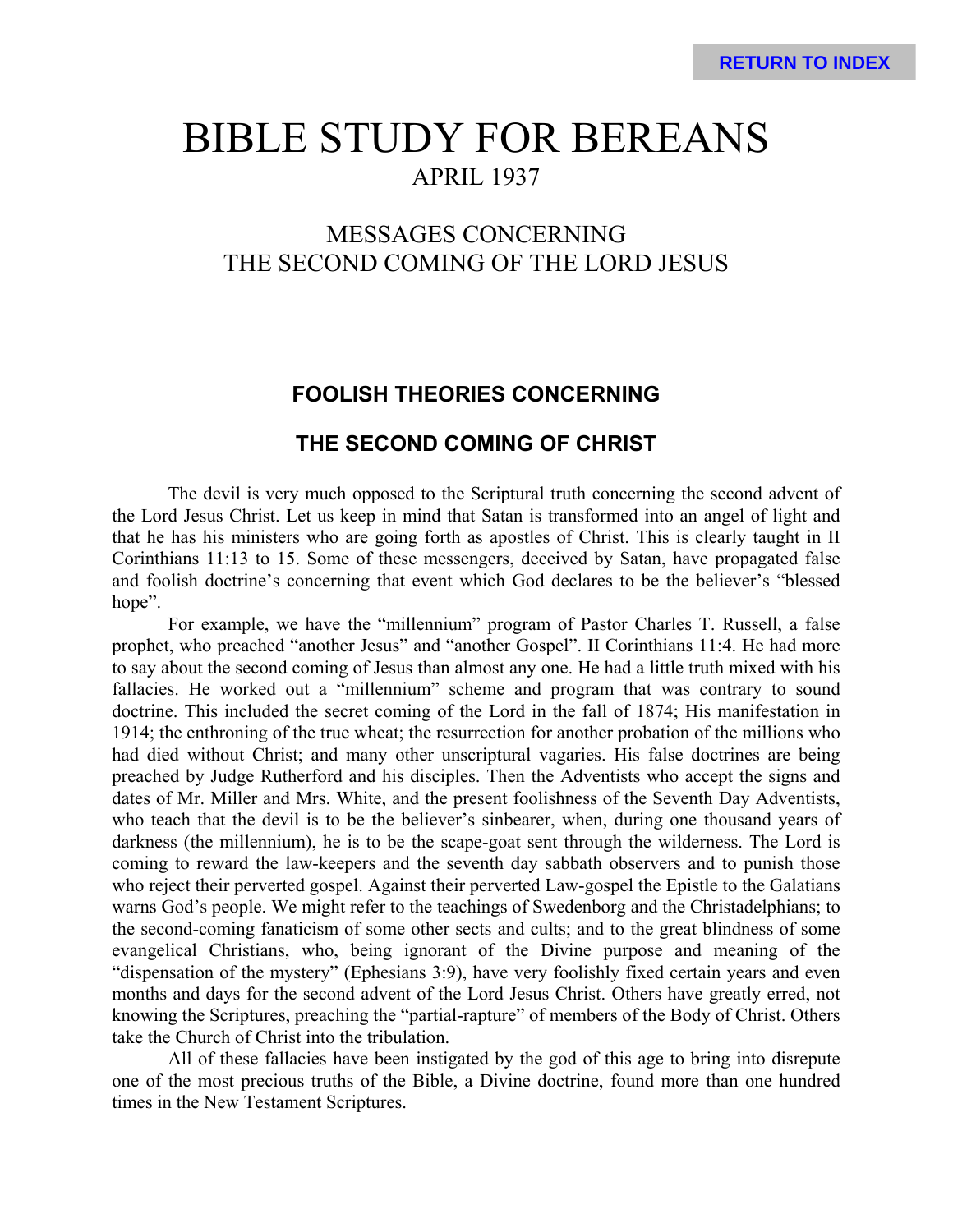In the face of the present chaos and the approaching crisis, and the ever multiplying divisions in the Church, the ever-increasing worldwide political unrest and anarchy, the abounding skepticism and atheism outside of the church organizations, and the diabolical Christianized agnosticism being propagated in the name of Christianity, by so-called Liberalists and Modernists, we might well ask, "what if Jesus Christ does not come back?" Must the human race go on dying at the rate of 25 million each year? Must another century come and go and take its death toll of one and a half billion human beings? Will the dream of all generations concerning the coming golden age and the hope of incorruptibility remain unrealized? Shall we be deceived by the blind statesmen, the unregenerated scientists in our schools, or by the unsaved reverends and doctors of divinity in our churches and seminaries, who would rob us of our "blessed hope", or tell us that centuries must come and go before the day of redemption, before the coming of the great event that will end this universal epidemic of death? Our answer is:

### I Thessalonians 5:1 to 5.

"But of the times and the seasons, brethren, you have no need that I write unto you. For yourselves know perfectly that the day of the Lord so cometh as a thief in the night. But when they shall say, Peace and safety; then sudden destruction cometh upon them, as travail upon a woman with child; and they shall not escape. But ye, brethren, are not in darkness, that that day should overtake you as a thief. Ye are all the children of light, and the children of the day; we are not of the night or of darkness."

### BEHOLD THE LORD COMETH TO EXECUTE JUDGMENT

Many different things are going to happen when the Lord comes. In other messages we are writing of His coming as the believer's blessed hope. But this message has to do with His coming in judgment. Note these several Scriptures

### Jude 14 and 15

"Behold, the Lord cometh with ten thousand of His saints. To execute judgment upon all, and to convince all that are ungodly among them of all their ungodly deeds which they have ungodly committed, and of all their hard speeches which ungodly sinners have spoken against Him."

#### Revelation 1:7.

"Behold, He cometh with clouds; and every eye shall see Him, and they also which pierced Him: and all kindreds of the earth shall wail because of Him. Even so, Amen."

### I Thessalonians 5:2 and 3

"For yourselves know perfectly that the day of the Lord so cometh as a thief in the night. For when they shall say, peace, and safety; then sudden destruction cometh upon them, as travail upon a woman with child; and they shall not escape."

### II Thessalonians 1:7 to 10

". . . The Lord Jesus shall be revealed from heaven with His mighty angels, In flaming fire taking vengeance on them that know not God, and that obey not the gospel of our Lord Jesus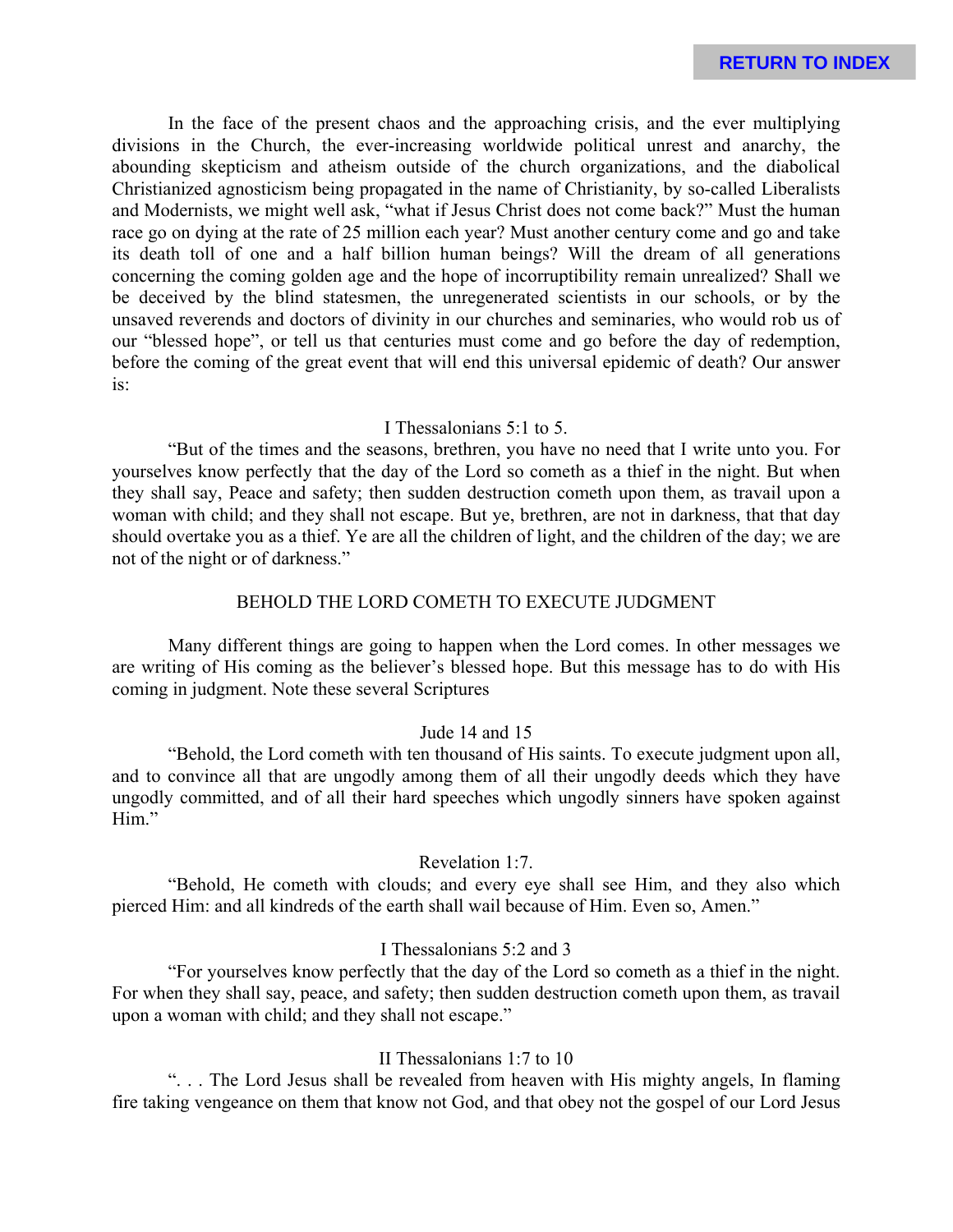Christ; Who shall be punished with everlasting destruction from the presence of the Lord and from the glory of His power: When He shall come (shall have come) to be glorified in. His saints. and to be admired in all them that believe (because our testimony among you was believed) in that day.`

### II Thessalonians 2:8

"And then shall that Wicked be revealed whom the Lord shall consume with the spirit of His mouth, and shall destroy with the brightness of His coming."

### Matthew 25:6 to 13

". . . Behold, the Bridegroom cometh; go ye out to meet Him. And while they went to buy, the Bridegroom came; and they that were ready went in with Him to the marriage; and the door was shut. Afterward came also the other virgins, saying Lord, Lord, open to us. But He answered and said, Verily I say unto you, I know you not. Watch therefore, for ye know neither the day nor the hour wherein the Son of man cometh."

### I Corinthians 4:5.

"Therefore judge nothing before the time, until the Lord come, Who both will bring to light the hidden things of darkness, and will make manifest the counsels of the hearts: and then shall every man have praise of God."

### James 5:3, 7 and 9.

"Your gold and silver is cankered; and the rust of them shall be a witness against you, and shall eat your flesh as it were fire. Ye have heaped treasure together for (in) the last days."

"Be patient therefore, brethren, unto the coming of the Lord. Behold, the husbandman waiteth for the precious fruit of the earth, and hath long patience for it, until he receive the early and later rain."

"Grudge not one against an other, brethren, lest ye be condemned: behold, the judge standeth before the door."

#### Matthew 24:29 and 30.

"Immediately after the tribulation of those days shall the sun be darkened, and the moon shall not give her light, and the stars shall fall from heaven, and the powers of the heavens shall be shaken And then shall appear the sign of the Son of man in heaven: and then shall all the tribes of the earth mourn, and they shall see the Son of man coming in the clouds of heaven with power and great glory."

While we may have difficulty in placing all of the events connected with the Lord's second advent in perfect sequence, from the verses quoted above, we know that there is to be a terrible visitation of the wrath of God upon the unsaved when the Lord comes in judgment. But the correct reading of II Thessalonians 1:10, "when He shall have come" indicates that the saved ones will have been removed from the earth before the Lord's indignation falls upon the ungodly. This is also implied in the question asked by Christ in Luke 18:8; a question which calls for the negative answer. "Nevertheless when the Son of man cometh, shall He find faith on the earth?" The Saviour is not the Son of man to the Church, which is His Body. If Christ should come, as the Son of man, before His Body has been caught up to heaven, He will find much faith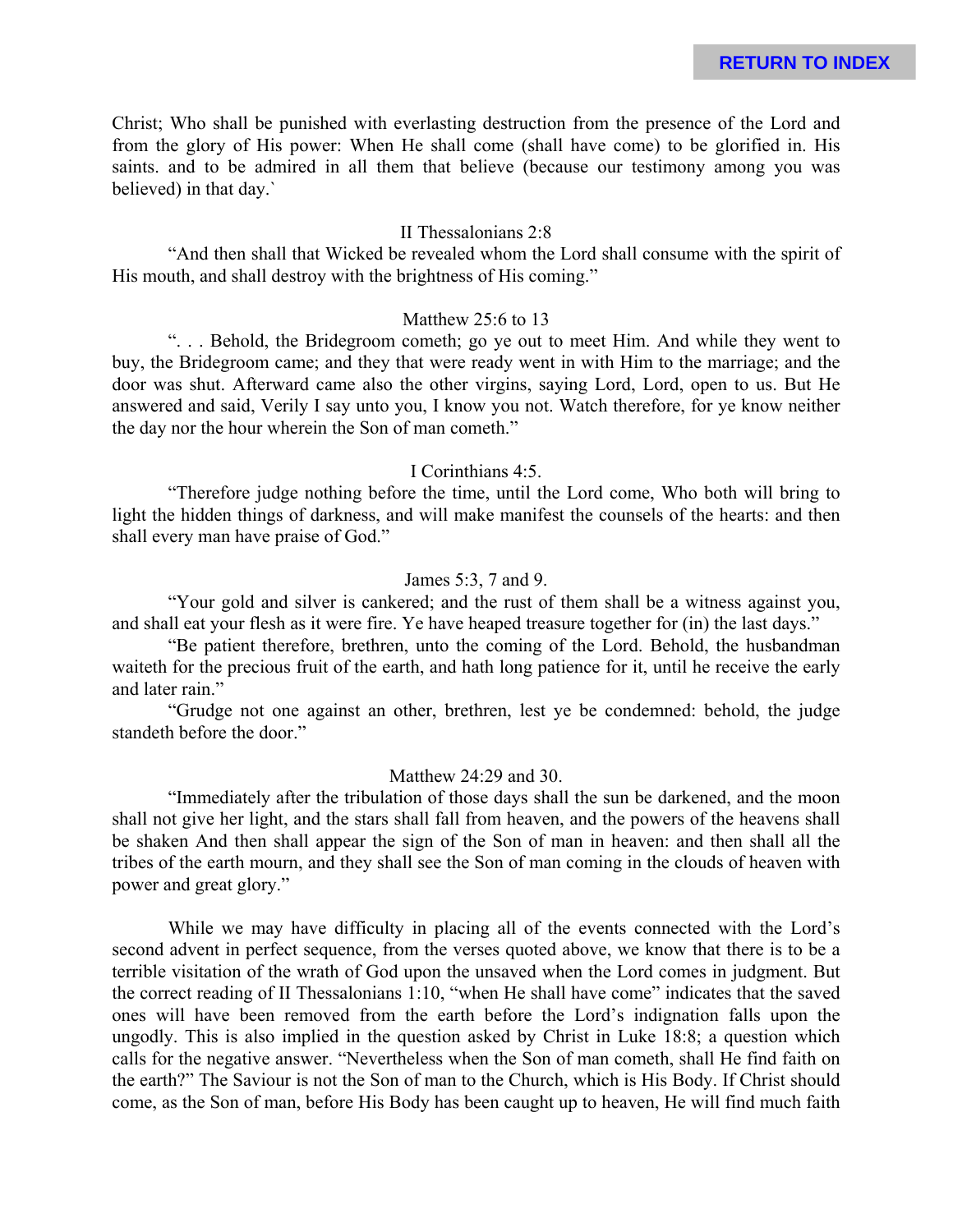on the earth. There are today more unfaithful Christians and more lost religious people on the earth than there have ever been before. But there are more faithful saints today than ever before; and many more than in any other generation who know the truth concerning the coming of the Lord. The Lord would therefore find much faith on the earth, if He should come while members of His Body remain on earth with the rest of the world. God's division was "the Jew, the Gentile and the Church of God." I Corinthians 10:32. Before Divine judgment falls upon the Jew and the Gentile in the day of the Lord's wrath, the Lord shall have come to be glorified in His saints and to be admired in all them that believe. II Thessalonians 1:10.

Most assuredly the Scriptures do not teach what is sometimes called "the partial rapture". The Lord will not take the living members of His Body to glory on the installment plan. Neither can the parable of the wise virgins and foolish virgins have primary application to the one Body of Ephesians 4:5.

I believe that practically all intelligent students of the Word of God, who obey II Timothy 2:15, are "Pre-tribulation—Pre-millenarians"; that is, they believe that none of the members of the Church, which is Christ's Body, will pass into or through the great tribulation, or will spend one day under the reign of the beast and the antichrist,

Surely this world of ungodly Jews and Gentiles is headed for a day of wrath. May God enable, encourage, and enthuse us to be faithful in sounding the alarm and proclaiming His saving message.

## **AS IT WAS IN THE DAYS OF NOAH**

"AS IT WAS IN THE DAYS OF NOAH SO SHALL IT BE ALSO IN THE DAYS OF THE SON OF MAN." Luke 17:26.

Postmillenarians accuse Premillenarians of being pessimists. They object to the teaching of the Premillenarians, that the Church of Christ will fail to Christianize the world. It is true that the Premillenarians do teach that the great majority of the inhabitants of the earth will not receive Christ, during this period of grace, and that they also teach that the Lord is coming to take His true Church out of the world and leave a great company of professing Christians, members of the various church-organizations, to suffer on earth with the unbelieving Jews and Gentiles the sorrows of the tribulation, which is coming after all the members of Christ's Body have been called to glory.

While such a program must necessarily seem pessimistic to theologians who have been taught that the Church and Christianity are to go on conquering and to conquer until the entire human race will receive and serve Christ, yet, in the light of Bible prophecies and with the knowledge of the present condition of Christendom, and the rest of the world, it seems that the pessimism of the Premillenarian is a wiser choice than the folly of the Postmillenarian.

Is it not a fact that after 1900 years of Christianity there are more than one billion heathen, more than twelve times as many heathen as the total population of the world when Christ was here on earth?

Is it not a fact that there are nearly as many Mohammedans as there are real Christians?

Is it not true that there is absolutely no spiritual unity between nearly 200 million Roman Catholics and more than 100 million other professing Christians?

Is it not true that comparatively few of the 17 million Jews have received Christ as Saviour?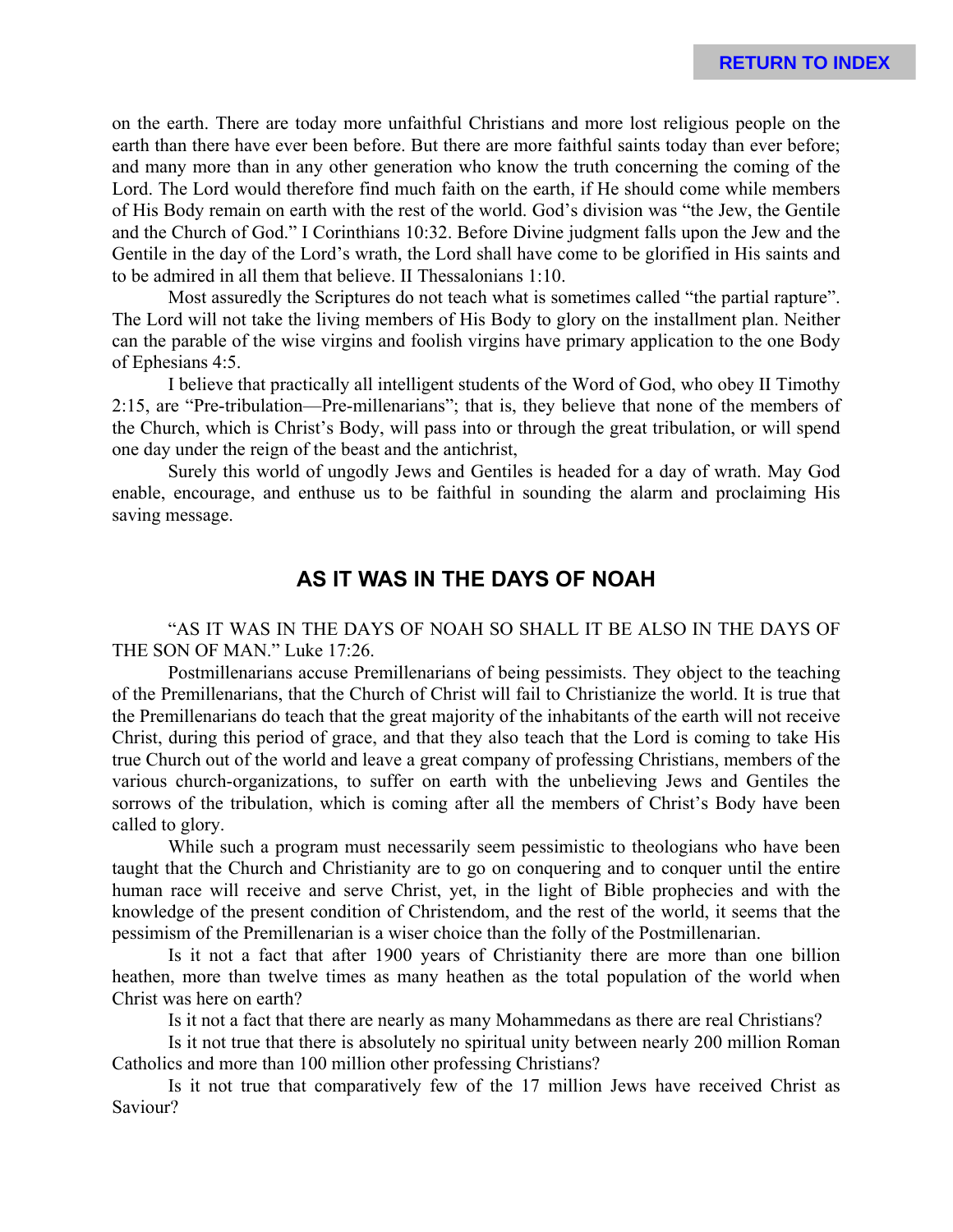Is it not true that hundreds of the pastors, preachers and professors in the so-called evangelical churches and seminaries are preaching "another Jesus" and "another gospel", deceiving and deluding a great multitude of unsaved religious church-members who are following the pernicious ways of the clever leaders who have brought in the damnable heresy, denying the Lord that bought them: all in fulfillment of II Peter 2:1 and 2?

Is it not true that many of the nations, once miscalled Christian nations, are ruled by men who are enemies of Christ and Christianity?

What sane statesman is an optimist as to the outcome?

How can any Christian, whether Postmillenarian or Premillenarian, behold world conditions today with any high degree of optimism? The true optimist must be the one who believes that the King of Kings is going to take care of all the Christless rulers and ungodly anarchists and apostate false-prophets when He comes, and to establish His kingdom of righteousness and peace on earth?

The hope of civilization is not a great democracy, but a great theocracy, a government of the people by the Divine King, Who, with the rod of iron, will subdue all His enemies and reign over the human race in equity, righteousness, mercy and peace.

Whether, with the present outlook, we are considered optimists or pessimists, we have this plain statement of Christ Himself: "As it was in the days of Noah, so shall it be also in the days of the Son of man." Luke 17:26.

First let us know that the days of the Son of man have not come and will not come until the end of this age. This age will end with the great apostacy, the reign of the antichrist, the great tribulation and the coming of the Son of man in judgment. These days will be like the days when God destroyed the earth with the flood. Why? Read God's own word

#### Genesis 6:5 and 6.

"And God saw that the wickedness of man was great on the earth, and that every imagination of the thoughts of his heart was only evil continually." "And the Lord said, I will destroy man whom I have created from the face of the earth, both man and beast and the creeping thing, and the fowls of the air; for it repenteth Me that I have made them."

#### Genesis 6:12 and 13.

"And God looked upon the earth, and behold, it was corrupt, for all flesh had corrupted his way upon the earth." "And God said unto Noah, The end of all flesh is come before me; for the earth is filled with violence through them; and, behold, I will destroy them with the earth."

### Genesis 6:17.

"And, behold, I, even I, do bring a flood of waters upon the earth to destroy all flesh wherein is the breath of life, from under heaven; and every thing that is in the earth shall die."

God promised not to destroy the world again with a flood of waters. But He does say that the coming time of trouble on earth will be such sorrow as was never before experienced by the human race. Unless those days are shortened all flesh will be destroyed. Matthew 24:22. Remember the days of Noah and know that this world of Christ-rejecting sinners is headed for judgment.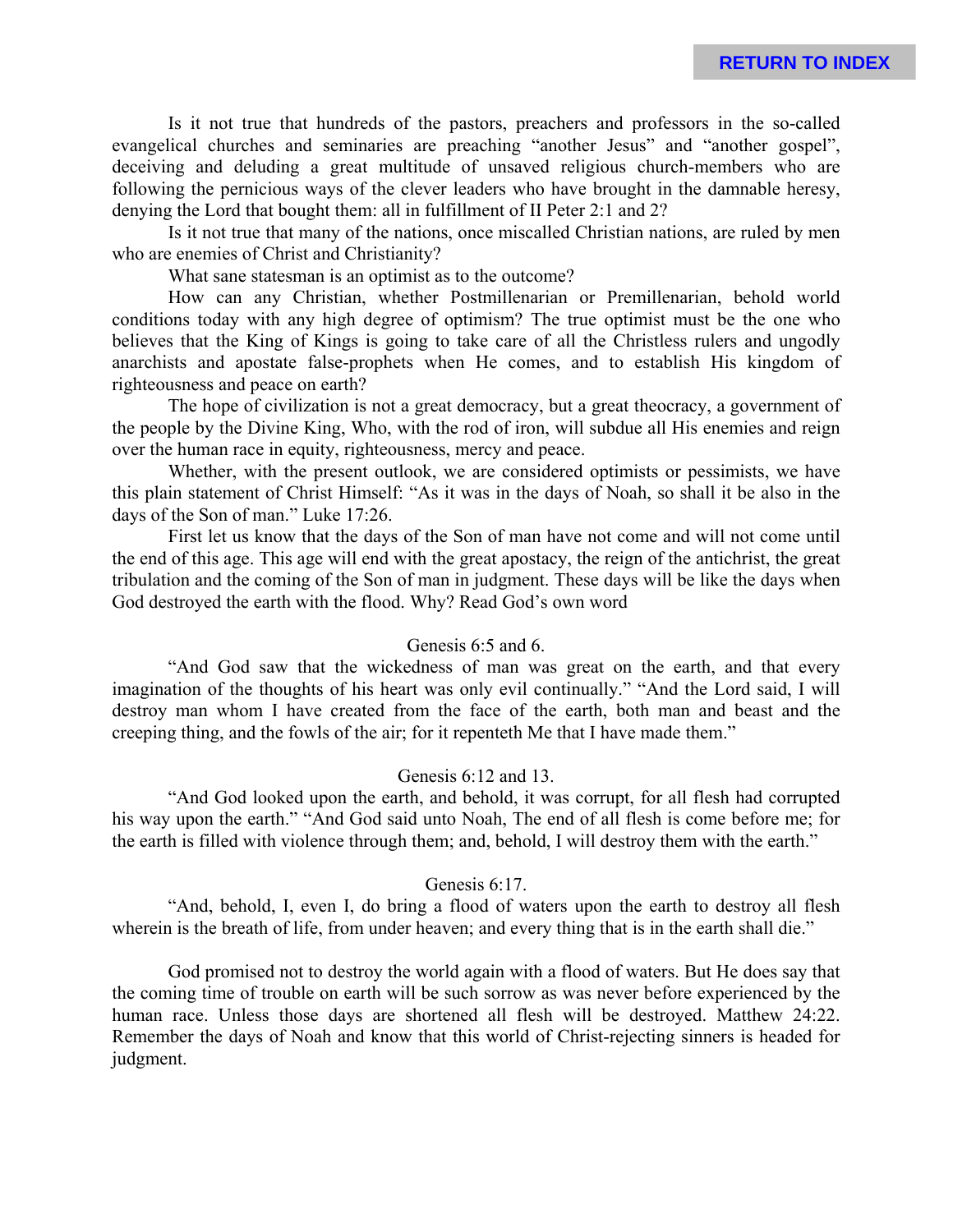## **SIGNS IN HEAVEN—ON EARTH**

## **YOUR REDEMPTION DRAWETH NIGH**

Whose redemption draweth nigh, when these things come to pass? If Luke 21:24 to 34 speaks of the coming of the Lord for the Church which is Christ's Body, then we must conclude that that Church will be in the midst of the great tribulation "at His coming". But when we read Luke 21:24 and Luke 22:30, and carefully study the Scriptures between these two verses, we are convinced that the Messiah was referring to His coming, as the Son of man to deliver Israel and to establish the kingdom of God on earth, placing on thrones the twelve apostles to reign with Him.

Carefully read Luke 21:24 and Luke 22:30.

#### Luke 21:24

"And they shall fall by the edge of the sword, and shall be led away captive into all nations: and Jerusalem shall be trodden down of the Gentiles, until the times of the Gentiles be fulfilled."

#### Luke 22:30

"That ye may eat and drink at My table in My kingdom, and sit on thrones, judging the Twelve Tribes of Israel."

Luke 21:20 to 23 took place about 70 A.D. when Jerusalem was besieged and destroyed. This was also in fulfillment of Matthew 22:7.

The Israelites who did not fall by the sword or die from hunger and pestilence, when Jerusalem was surrounded by the Roman army, were led away captive into all nations. We are told by men of authority that the Jews speak more than 100 languages today and that they are found in every nation. Their captivity is to end when "the times of the Gentiles be fulfilled." The times of the Gentiles "politically" began with the siege of Jerusalem and the world-rule of Nebuchadnezzar and Babylon, about 600 B.C. Read the last chapters of II Kings and Jeremiah. The "times of the Gentiles" "spiritually" began after Paul said in Acts 28:28, "the salvation of God is sent unto the Gentiles." During the last 1800 years the Jews have had very little to do with the political or spiritual government of the world. Because of the spiritual domination of Gentiles over Israel this period of Gentile favor is called "the dispensation of the mystery." Ephesians 3:9. But there is to be a radical change. The Jew is destined to be the head, and no longer the tail, when the years of their affliction are ended. The "times of the Gentiles" will be fulfilled by the coming of Israel's Messiah, King and Redeemer, to fight for Israel as He did in the conquest of Jericho, when He destroyed or subdued all of the Gentiles who did not submit themselves to Israel's judges. Read Zechariah 14:2 to 4. Perhaps this is the battle of Armageddon. "If God spared not the natural branches take heed lest He also spare not thee (the Gentiles)". Romans 11:21.

God will send His Son back from heaven to bring about the restitution of all things spoken by all of His holy prophets since the world began. Acts 3:19 to 26. Let us bear in mind that we find in Matthew, Mark and Luke the fact that Jesus was born as a King for David's throne, a Deliverer for the Nation Israel, long before we hear anything about His dying to be the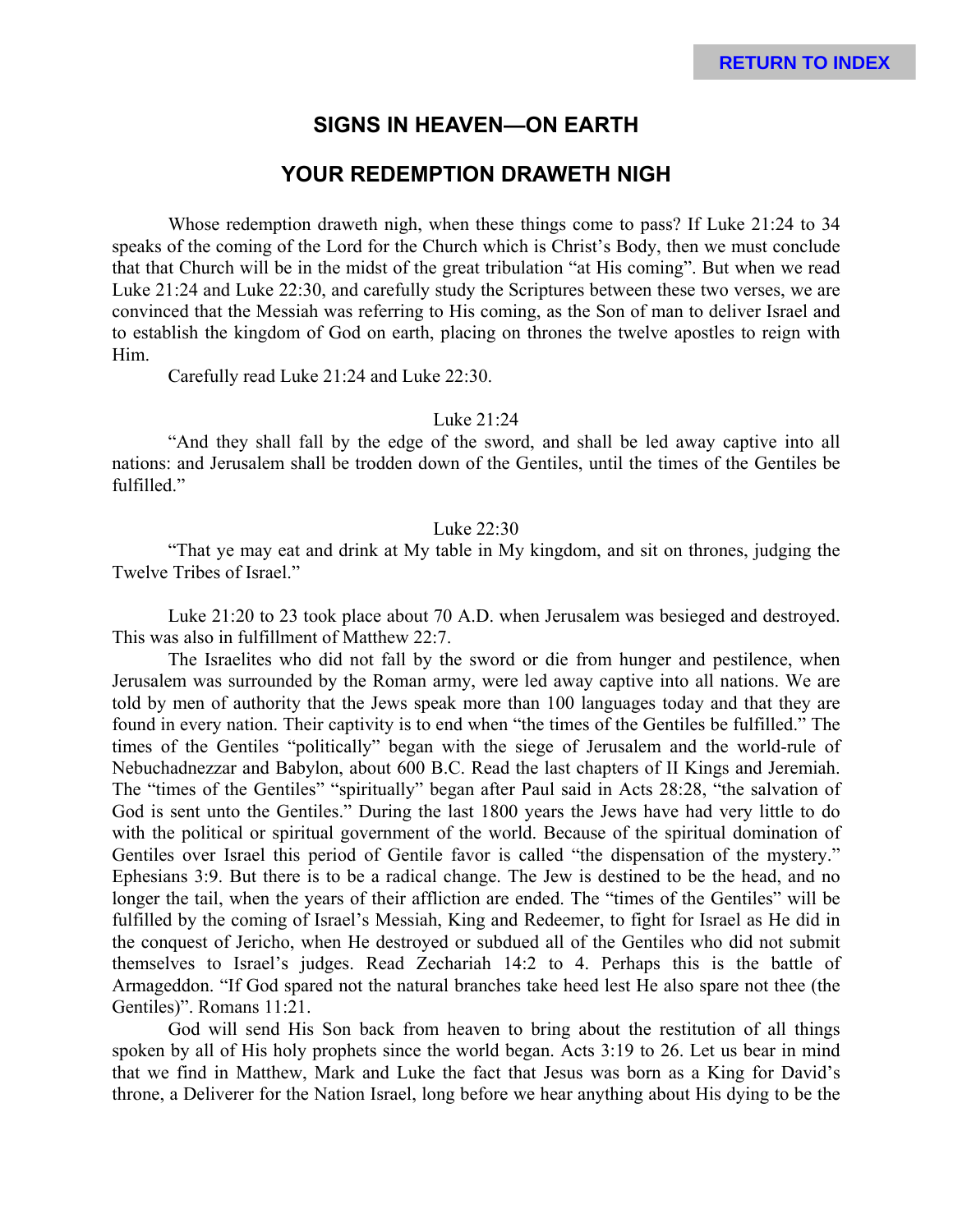Saviour of Gentiles as well as Jews. Luke 1:31 to 34; Luke 1:67 to 77; Matthew 2:2; Matthew 4:17.

Remember again Matthew 19:28; that in the regeneration the Twelve are to occupy twelve thrones judging the Twelve Tribes of Israel. What part the New Jerusalem, let down out of heaven, is to have in the restitution of all things, in that regeneration of Matthew 19:28, is rather a puzzling question which requires diligent study. But we do find in the description of that city, a series of "twelves": twelve angels, twelve foundations, twelve furlongs, twelve times twelve thousand cubits, twelve precious stones, twelve gates, twelve pearls. Now we observe that the "twelve angels" speak of Israel, the Twelve Tribes; and that the "twelve foundations" are the Twelve Apostles. Revelation 21:9 to 21. John is shown the Bride, the Lamb's Wife. Revelation 21:9.

We know that the Joint-Body of Ephesians 3:6 is something entirely different from all that is told by the number "twelve". We also learn, by reading Revelation 19:11 through Revelation 20:6, that the Word of God, the King of Kings, is the Lord Jesus Christ who is to come, in what may be the Battle of Armageddon, to deliver His people from the great tribulation. As that great tribulation is known as the time of Jacob's trouble (Jeremiah 30:5 to 7) and Christ's coming at that time is to be for "Israel's deliverance" (Zechariah 14:3), we must conclude that the redemption, following the signs of Luke 21:25 to 31, has nothing to do with the Body of Christ, described in Paul's Epistles, but refers to the redemption of Israel and the restoration of the kingdom to that nation, for the remnant of Israel.

Now we quote Luke 21:25 to 31:

### Luke 21:25 to 31

"And there shall be signs in the sun, and in the moon, and in the stars; and upon the earth distress of nations, with perplexity; the sea and the waves roaring: Men's hearts failing them for fear, and for looking after those things which are coming on the earth: for the powers of heaven shall be shaken. And then shall they see the Son of man coming in a cloud with power and great glory. And when these things begin to come to pass, then look up, and lift up your heads; for YOUR REDEMPTION DRAWETH NIGH. And He spake to them a parable; Behold, the fig tree, and all the trees: When they now shoot forth, ye see and know of your own selves that summer is now nigh at hand. So likewise ye, when ye see these things come to pass, know ye that the kingdom of God is nigh at hand."

It does say, "behold, the fig tree, and all the trees," which many interpret "behold Israel and all the nations". But the Body of Christ, made up of representatives of the fig tree and all the trees, is neither the fig tree nor all the trees, which are to be here when the coming of Luke 21:27 takes place. Luke 21 speaks of Christ as the Son of man. That title has to do with Israel's redemption and the judgment of the nations. Christ is not the Son of man to the Church which is His Body.

In Luke 21:25 to 31, we have the answer to the question of Matthew 24:3: the disciples asked "What shall be the sign of Thy coming and the end of the age?" The end of the age is equivalent to the "times of the Gentiles" fulfilled.

It is interesting to study and compare Luke 21:7 to 11; Matthew 24:5 to 7 with Revelation 6:1 to 12. Matthew 24 and Luke 21 seem to prove that the white horse of Revelation 6 is the antichrist; the red horse, war; the black horse, famine; the livid colored horse, pestilence; and then follow the earthquakes and signs in heaven. Members of the Body of Christ are not to be on earth when these things come to pass.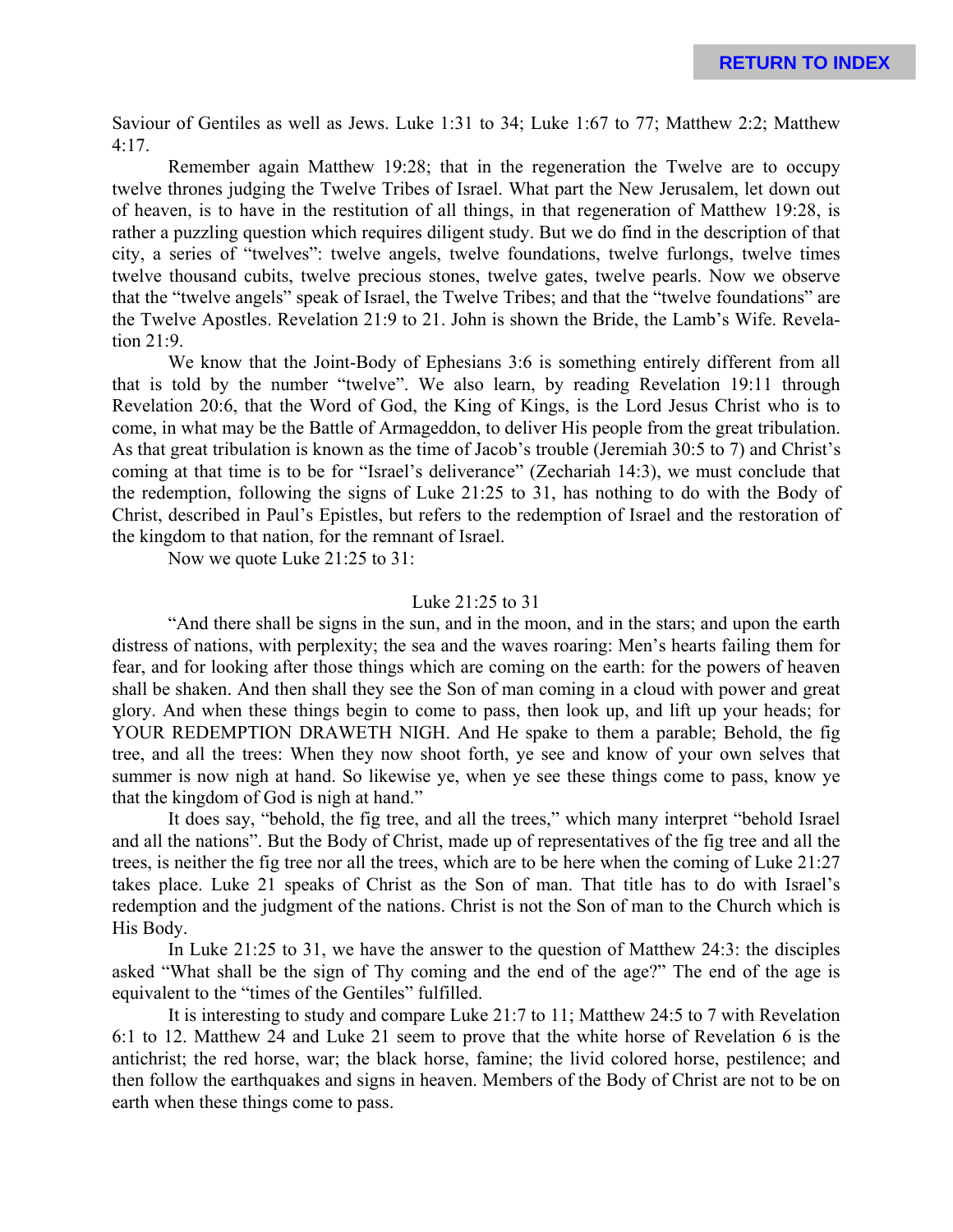### **IS THERE TO BE A MILLENNIUM ON EARTH?**

Who knows? No one knows unless the Bible answers the question. What saith the Scriptures concerning the Millennium? "Millennium" is the Latin meaning, "A Thousand Years". Concerning "A Thousand Years", we find this statement in the Bible

"But beloved, be not ignorant of this one thing, that one day is with the Lord as "A THOUSAND YEARS", and "A THOUSAND YEARS" as one day." II Peter 3:8.

Perhaps we have not learned all that the Lord would convey to our minds and hearts in this unique statement. But in the statement there is no answer to our question. However, the Bible has something more to say about "A Thousand Years". We find this period of time mentioned five times in Revelation 20. Verses: 3, 4, 5, 6 and 7. We quote Revelation 20:6 and 5.

"Blessed and holy is he that hath part in the first resurrection: on such the second death hath no power, but they shall be priests of God and of Christ, and shall reign with Him 'A Thousand Years'".

"But the rest of the dead lived not again until 'The Thousand Years' were finished. This is the first resurrection."

Of course, we have many questions in our minds: "Who is it that will have part in the first resurrection?" "when will the first resurrection take place?" "will members of the Body of Christ be reigning priests?" But first let us seek to answer from the Bible our first question.

Theologians who are opposed to the teaching of a Millennium on earth ask why Millenarians, either Pre or Post, acknowledge that Revelation is a Book of signs and symbols and so interpret it throughout the Book until they reach the Twentieth Chapter and then insist that that chapter must have a literal interpretation. If "A Thousand Years" is as one day with the Lord, why not accept "The Thousand Years" of Revelation 20 as being symbolic? The zealous Millenarian will not listen to such an argument, insisting that the use of the expression five times in one chapter is proof that the Lord would have him teach dogmatically that Christ and His saints are to reign on earth together for "A Thousand Years".

Whether or not Christians are agreed that the time of the earthly reign of Christ and His saints on earth is to be One Thousand Years, the question is, "will Christ reign with His saints on earth?" Now let us hold back for the present the question "which saints" until we have answered the question presented in the beginning. We have these words in Revelation 5:9 and 10:

"Thou hast redeemed us to God by Thy blood out of every kindred, and tongue and people and nation and hast made us unto our God kings and priests (kingdom of priests): and WE SHALL REIGN ON (over) THE EARTH."

This is very clear statement. But again the objection: it is found in the Book of symbols and signs.

Perhaps we had better examine the statements recorded in The Revelation in the light of other Scriptures; and ask the question in this way:

"Is The Same Jesus Who Died On The Cross Coming Back To This Earth To Literally Reign Over Human Beings On This Earth Politically As Well As Spiritually? "Is There To Be On This Earth A Government Of The People By The Lord God, A Government Of Righteousness, Equity and Universal Peace?"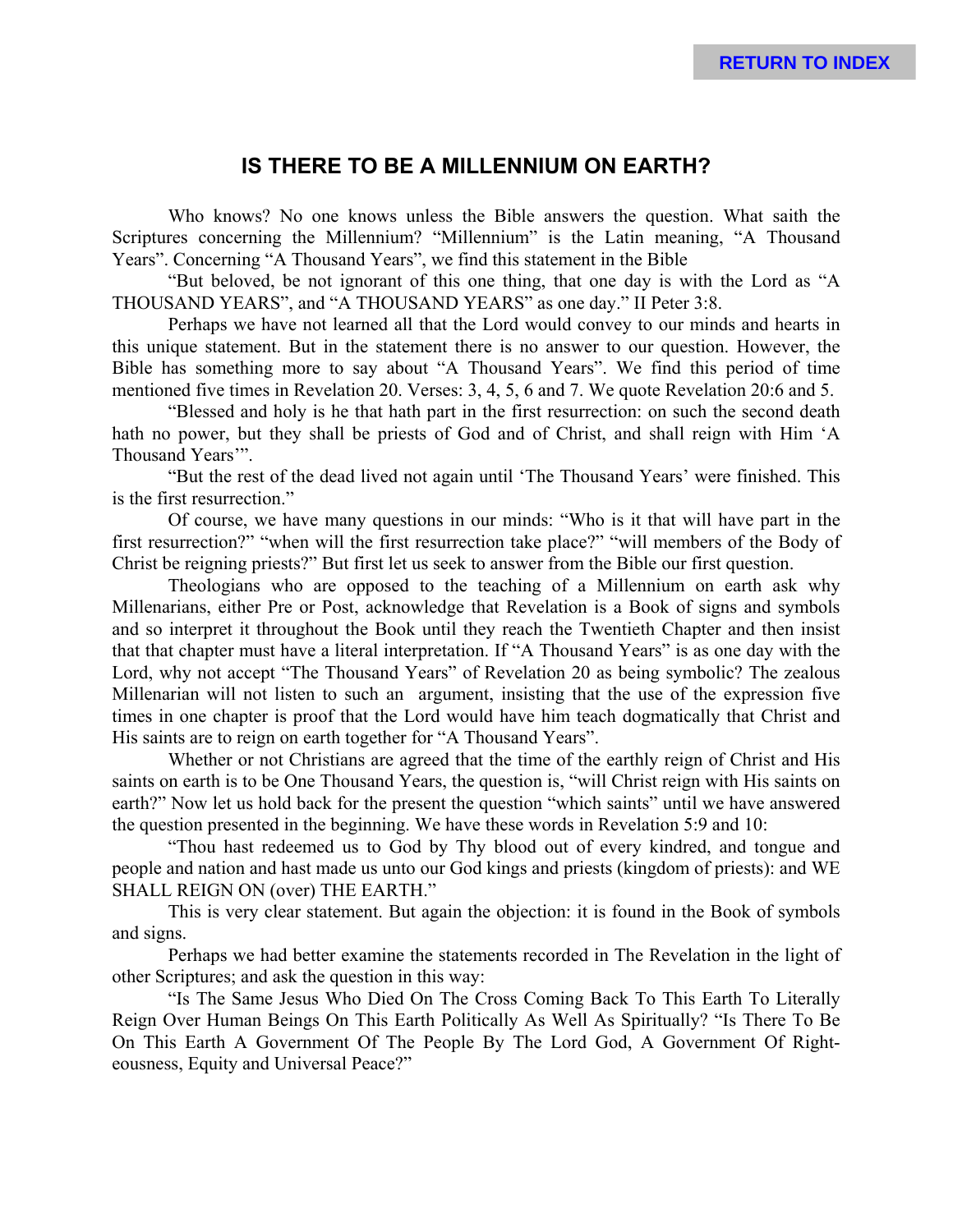We are told in the Bible that "we have a more sure Word of Prophecy whereunto ye do well that ye take heed, as unto a light that shineth in a dark place, until the day dawn." II Peter 1:19.

The human heart and the human mind, with all its knowledge and worldly wisdom, is a dark place, unless enlightened by the Divine Spirit and the Divine Word. The verses following the verse concerning The More Sure Word of Prophecy assures us that the Prophecy was dictated by the infallible Divine Spirit and that it is, therefore, the Divine Word.

The Divine Word has many things to say concerning the coming Messianic Kingdom on earth. We quote just a few of the Prophecies:

#### Isaiah 9:6 and 7

"For unto us a child is born, unto us a Son is given: and the government shall be upon His shoulder: and His name shall be called Wonderful, Counsellor, the Mighty God, The everlasting Father, The Prince of Peace. Of the increase of His government and peace there shall be no end, upon the throne of David, and upon His kingdom, to order it and to establish it with judgment and with justice from henceforth even forever. The zeal of the Lord of Hosts will perform this."

#### Isaiah  $2 \cdot 2$  to 4.

"And it shall come to pass in the last days, that the mountain of the Lord's house shall be established in the top of the mountains, and shall be exalted above the hills; and all nations shall flow into it. And many people shall go and say, Come ye, and let us go up to the mountain of the Lord, to the house of the God of Jacob; and He will teach us His ways, and we will walk in His paths: for out of Zion shall go forth the law and the word of the Lord from Jerusalem. And He shall judge among the nations, and shall rebuke many people: and they shall beat their swords into plowshares, and their spears into pruninghooks: nation shall not lift up sword against nation, neither shall they learn war any more."

#### Isaiah 11:4 to 9.

"But with righteousness shall He judge the poor, and reprove with equity for the meek of the earth: and He shall smite the earth with the rod of His mouth, and with the breath of His lips shall He slay the wicked. And righteousness shall be the girdle of His loins, and faithfulness the girdle of His reins. The wolf also shall dwell with the lamb, and the leopard shall lie down with the kid; and the calf and the young lion and the fatling together; and a little child shall lead them. And the cow and the bear shall feed: their young ones shall lie down together: and the lion shall eat straw like an ox. And the suckling child shall play on the hole of the asp, and the weaned child shall put his hand on the cockatrice den. They shall not hurt nor destroy in all My holy mountain: for the earth shall be full of the knowledge of the Lord, as the waters cover the sea."

#### Isaiah 65:17 to 20.

"For behold, I create new heavens and a new earth: and the former shall not be remembered, nor come into mind. But be ye glad and rejoice forever in that which I create: for behold, I create Jerusalem a rejoicing, and her people, a joy. And I will rejoice in Jerusalem, and joy in my people, and the voice of weeping shall be no more heard in her, nor the voice of crying. There shall be no more thence an infant of days, nor an old man that hath not filled his days: for the child shall die an hundred years old: but the sinner being an hundred years old shall be accursed."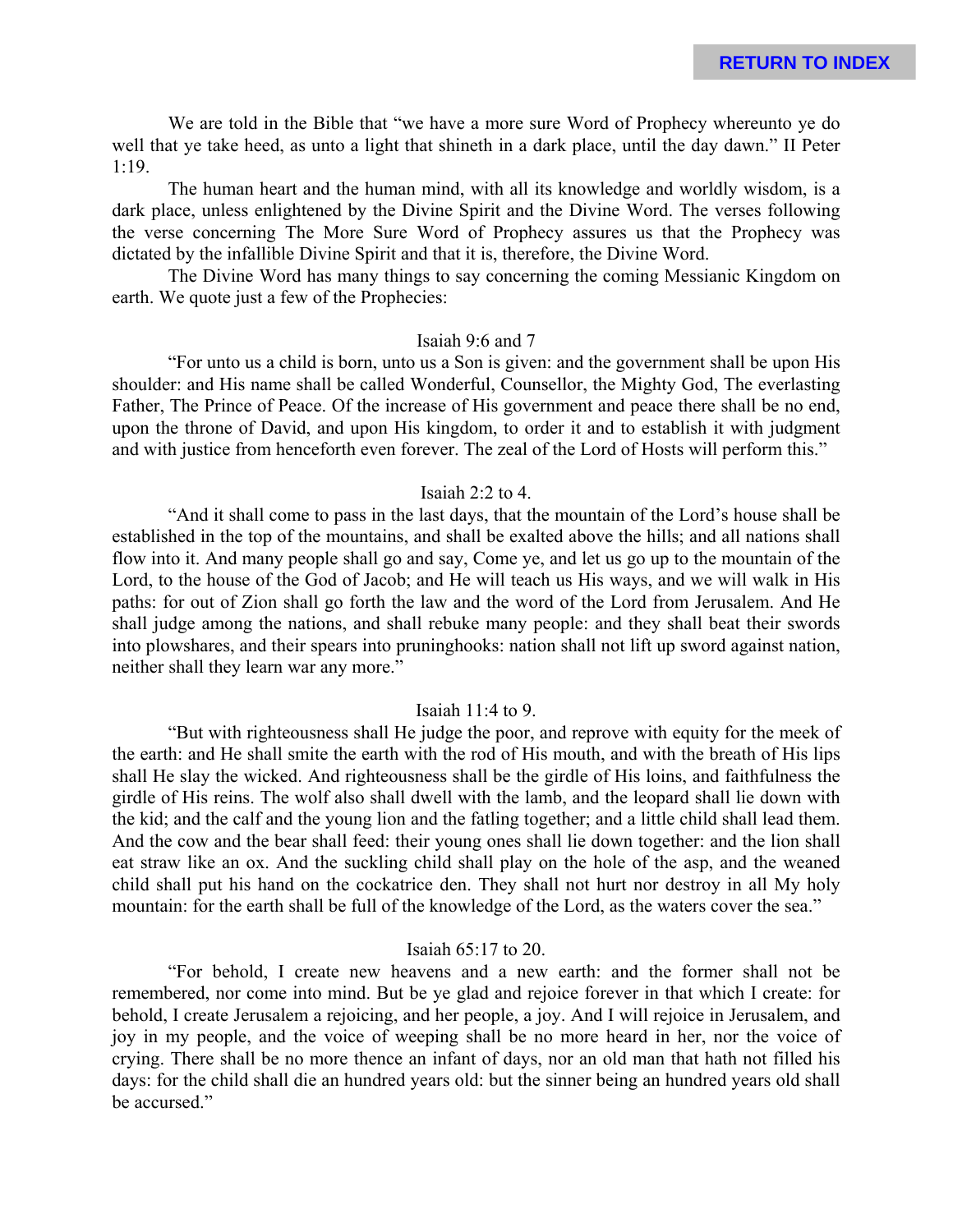#### Isaiah 35:1, 6 to 10.

"The wilderness of the solitary place shall be glad for them; and the desert shall rejoice, and blossom like a rose. Then shall the lame man leap as an hart, and the tongue of the dumb sing; for in the wilderness shall waters break out, and streams in the desert. And the parched ground shall become a pool, and the thirsty land springs of water: in the habitation of dragons, where each lay, shall be grass with reeds and rushes. And an highway shall be there and a way, and it shall be called The way of holiness; the unclean shall not pass over it; but it shall be for those: the wayfaring men, though fools, shall not err therein. No lion shall be there, nor any ravenous beast shall go up thereon, it shall not be found there; but the redeemed shall walk there: And the ransomed of the Lord shall return, and come to Zion with songs and everlasting joy upon their heads: they shall obtain joy and gladness, and sighing and sorrow shall flee away."

#### Daniel 2:44.

"And in the days of these kings shall the God of heaven set up a kingdom, which shall never be destroyed: and the kingdom shall not be left to other people, but it shall break in pieces and consume all these kingdoms, and it shall stand for ever."

#### Zechariah 14:9 and 16 and 17

"And the Lord shall be king over all the earth: in that day shall there be one Lord, and His name one."

"And it shall come to pass that every one that is left of all the nations which came against Jerusalem shall even go up from year to year to worship the King, the Lord of Hosts, and to keep the feast of tabernacles. And it shall be that whoso will not come up of all the families of the earth unto Jerusalem to worship the King, the Lord of Hosts, even upon them shall be no rain."

Perhaps you have heard some preachers say, that four great changes must take place before the nations will beat their swords and spears into plowshares and pruning hooks and universal peace on earth prevails.

Change 1. The Body of Christ must be in heaven.

Change 2. Israel must be in Palestine.

Change 3. The devil must be in the bottomless pit.

Change 4. Christ must be on the throne of David.

Now, whether or not we call ourselves "Postmillenarians" or "Premillenarians", we must believe that the Bible teaches that these changes are to take place. And it hardly seems possible or probable that there can be, or will be, a millennium until Satan, the prince of this world, has been dethroned. Moreover, it should be apparent that the churches, with their mixed messages and varied programs, are not going to dethrone his Satanic majesty.

Matthew 25:31 to 46 teaches clearly that Christ is coming back to earth to sit on the throne of His glory. He was born, in fulfillment of Isaiah 9:6 and 7, to take the throne of David. Luke 1:29 to 32. He was raised from the dead to fulfill Amos 9:11 to 15, to take the throne of David. Acts 2:27 to 32. David's tabernacle is to be rebuilt and Israel restored. Amos 9:11 to 15. The Lord is to be King over the whole earth. Zechariah 14:9.

The redeemed sinners, mentioned in Revelation 5:9, are to reign over the earth. Revelation 5:10 Because this company is called "a kingdom of priests" (Exodus 19:6) some teachers claim that the company of Revelation 5:9 is an Israelitish company. They claim the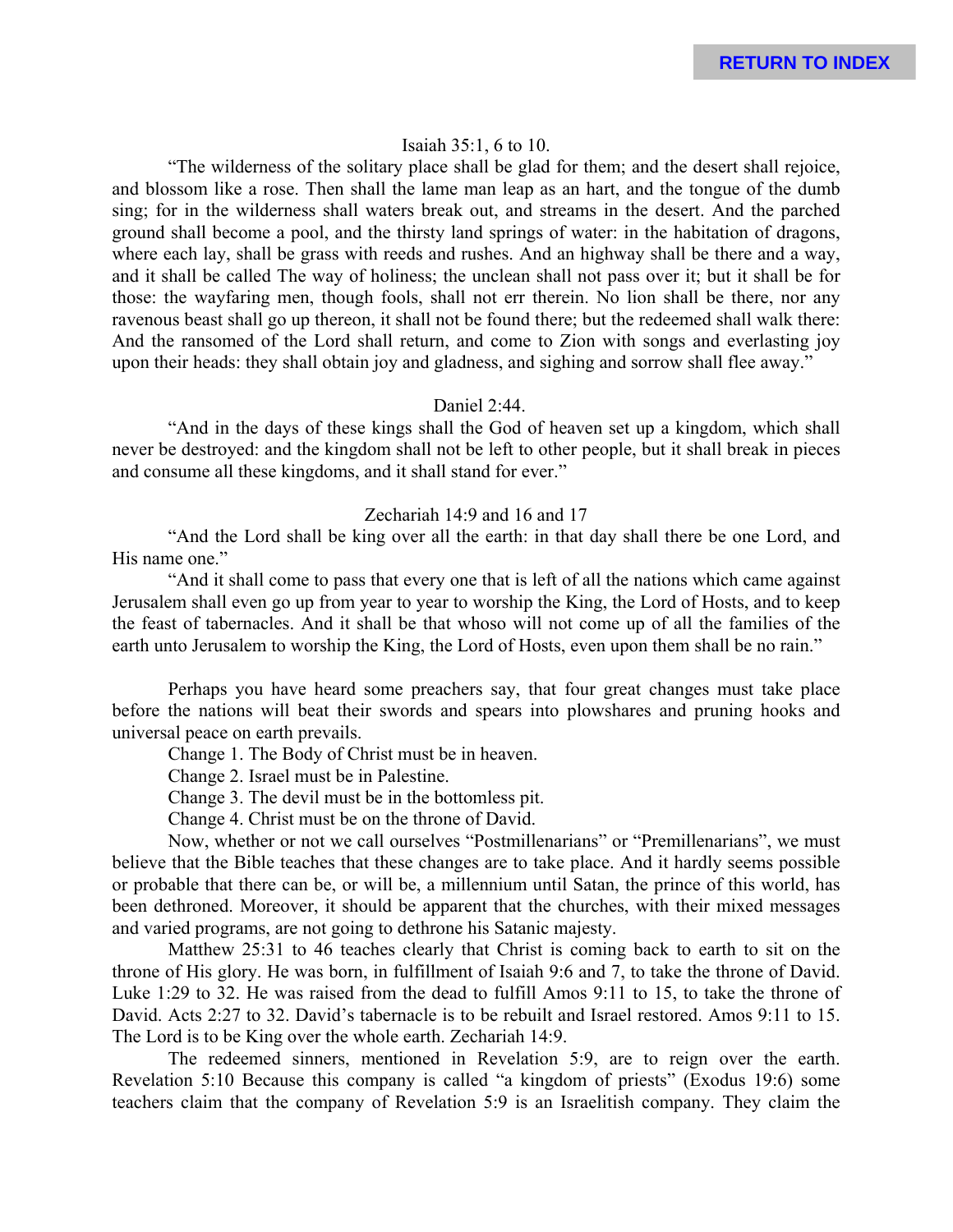same for the company of priests of Revelation 20:6, those who are to have part in the first resurrection and reign with Christ a thousand years. It does seem from the study of Revelation 20:1 to 6, that these reigning saints are to pass through Israel's tribulation.

But Revelation 5:9 reads, "redeemed out of every kindred, and tongue, and people, and nation." Moreover, the Holy Spirit, by the pen of Paul, wrote concerning members of the Body of Christ, "if we suffer, we shall also reign". II Timothy 2:12. We know that the Body of Christ is not Israel, or an Israelitish Church; and that in the age following this age Israel and the Body will not be merged into one company for exactly the same glorious reign to fulfill one common, Divine purpose.

It may be interesting to speculate, guess, dream and fancy as to where we will be during and after the millennium, what kind of bodies we will have, and just in what sense we will reign.

The Scriptures tell us much of the conditions that will exist in the land of Canaan in the coming kingdom age and the regathering of the Jews for great earthly glory. But little is said to give us any definite idea of what will be going on in the United States. Will the Lord's saints reign politically?

We know that "the earth shall be full of the knowledge of the Lord, as the waters cover the sea." Isaiah 11:9. We know that the Lord, in that day, shall be King over the whole earth. Zechariah 14:9. We know that we shall reign with Him. We know that we shall be like Him, in bodies like His. I John 3:1 to 3 and Philippians 3:20 and 21.

In Acts 3:21 we are told that there is to be "the restitution of all things" spoken by the prophets since the world began. In Matthew 19:28 the time of the earth's blessing is called "the regeneration".

Even the superficial student of the Bible must see that "a golden age" for earth is promised and "a great event is promised."

The "golden age" is the millennium. The "great event" is the second advent of the Lord Jesus Christ. Christians who believe that the "golden age" will precede the "great event" are Postmillenarians. Those who believe the "great event" will precede the "golden age" are Premillenarians.

### **THE JUDGMENT SEAT OF CHRIST**

BY CHAS. F. BAKER

Assertions that the believer in Christ will never come into judgment and therefore will never stand before the great white throne judgment, and that sin or lack of perfection on the part of the believer can never cause the loss of salvation need always to be counterbalanced by the truth of the Judgment Seat of Christ. Without this truth some might surmise that since the Christian's sins can never send him to perdition, he could just as well be indifferent to sin.

Such statements as: "shall never come into judgment" (John 5:24); and "we must all stand before the judgment seat of Christ" (II Corinthians 5:10) are neither contradictory nor dispensationally different; for both distinctions appear in one book, namely Romans 8:1 and 14: 10. Most surely then these verses point to two different judgments, a fact that destroys the "general judgment" theory. But how can it be said of a person that he will never come into judgment, and yet that he must stand before the judgment seat of Christ to give account of himself to God?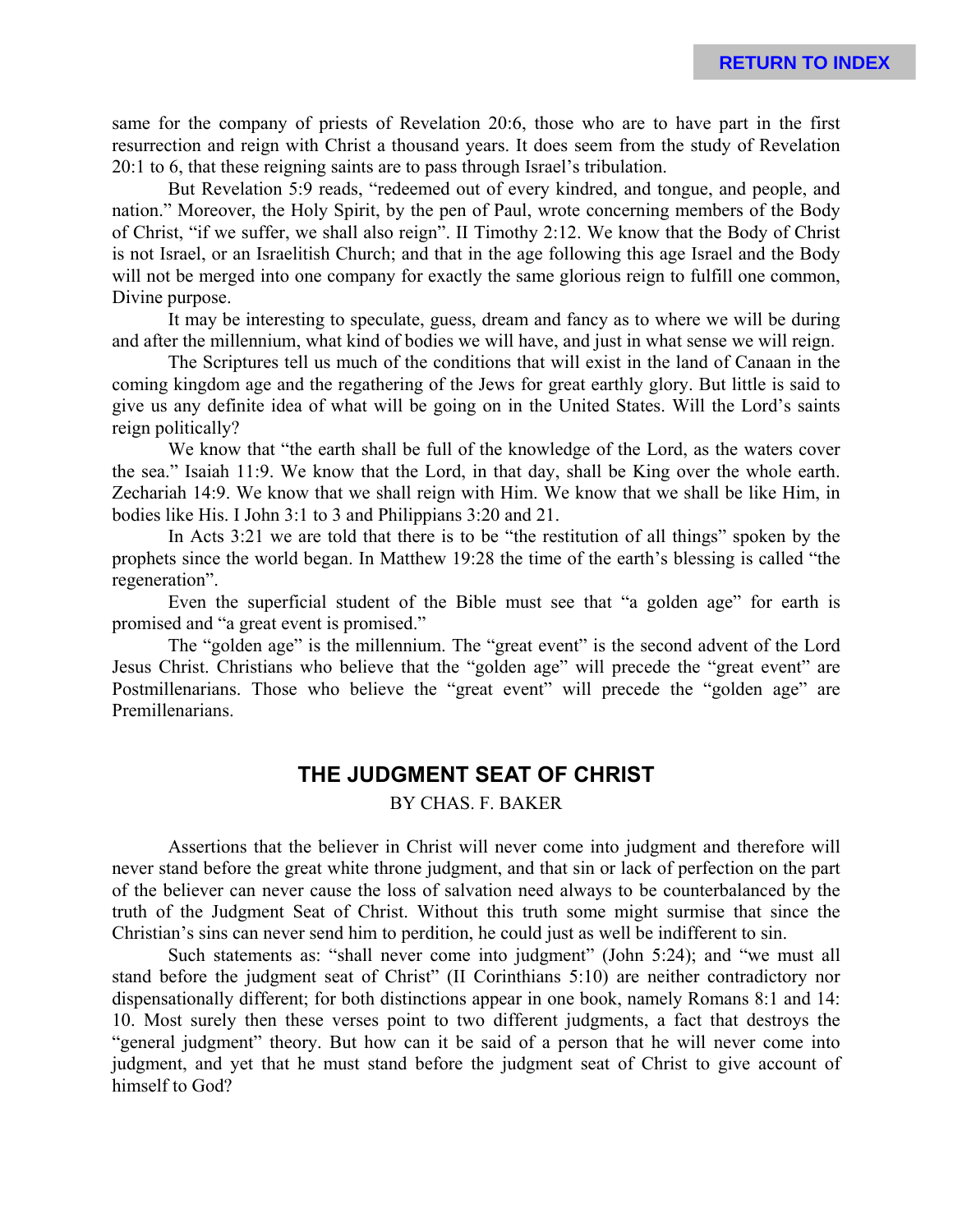This can be said because two distinct judgments are in view. No believer will appear in the judgment of the unsaved; for Christ bore that judgment Himself that we might escape it. Likewise no unbeliever, will stand before the judgment seat with the saved. Both believers and unbelievers will be judged according to their works, but with this difference. Since it is impossible to be saved by works (Romans 3:20; Gal. 2:16; Ephesians 2:8 and 9; Titus 3:5), the judgment of the unbeliever's works could never result in salvation, but only in degrees of punishment in an unsaved condition; whereas for the same reason the judgment of the believer's works could never result in the loss of salvation, but only in degrees of reward in a saved condition. .

This last statement is sufficiently proved by I Corinthians 3:11 to 15. I Corinthians 3:12 makes it clear that only those are in view who are building upon the foundation of Christ Jesus, and surely no unsaved person could be included in that number. This verse also shows that the Christian's works may be as worthless as wood, hay, and stubble, or as precious as gold, silver, and precious stones. The day, (I Corinthians 3:13), which will declare the nature of the Christian's works, is the Day of Christ, and the place is the judgment seat of Christ. "If any man's work shall abide which he hath built thereupon, he shall receive a reward." Salvation is not a reward for works; it is the free gift apart from our works. The reward is the crown or prize spoken of in I Corinthians 9:24 to 27; Philippians 3:14; Colossians 3:23, 24; II Timothy 4:8. Salvation is our present possession, whereas our rewards are yet to be received.

But suppose the Christian's works are bad instead of good, so that they do not stand the test; what will happen to that Christian? "He shall suffer loss (not of salvation but of rewards; for) he himself shall be saved; yet so as "by fire." If salvation is not by works but by grace through faith, then it could not be otherwise. This fact is further emphasized in I Corinthians 5:1 to 5 where a Christian had fallen so low as to commit fornication with his father's wife. Paul, with apostolic power, would commit such an one to Satan for the destruction of the flesh, "that the spirit may be saved in the day of our Lord Jesus." Such an one would surely be saved, yet so as by fire, but thanks to the abounding grace of God, he would be saved, although in the day of Christ he will suffer loss of reward, as no doubt many others will.

Paul dreaded the thought of having preached this truth to others only to discover that he himself had missed the reward. He constantly exercised himself and kept his body under the control of the Spirit lest he should be a castaway. This word is the negative of the word translated "try" in I Corinthians 3:13. It means "tried or tested, but found unfit," hence "disapproved". Paul was afraid, not of losing his salvation, but his reward, and surely if there was solicitude on the part of such an one as the Apostle Paul on this point, how much more should we be exercised concerning it.

There are some, however, who teach that the principles of that judgment seat are contrary to the grace teachings of Paul's prison epistles, and because that that judgment is not there mentioned, and because they further believe that the church of this dispensation did not begin until after the close of the Acts, or in other words, is revealed only in Paul's, prison epistles, they teach that no member of the Body of Christ will ever be brought before the judgment seat of Christ. They say that since we have been, blessed with all spiritual blessings and are complete in Christ (Ephesians 1:3; Colossians 2:10), that it would be impossible to even be rewarded, since we already have all blessings, and hence could have no more than all, and that since these blessings have been given in grace we could not be deprived of them because of lack of merit. Upon the same basis they teach that Christ performs no ministry as High-priest, Intercessor, or Advocate in this dispensation since we are already complete and need no further completion. It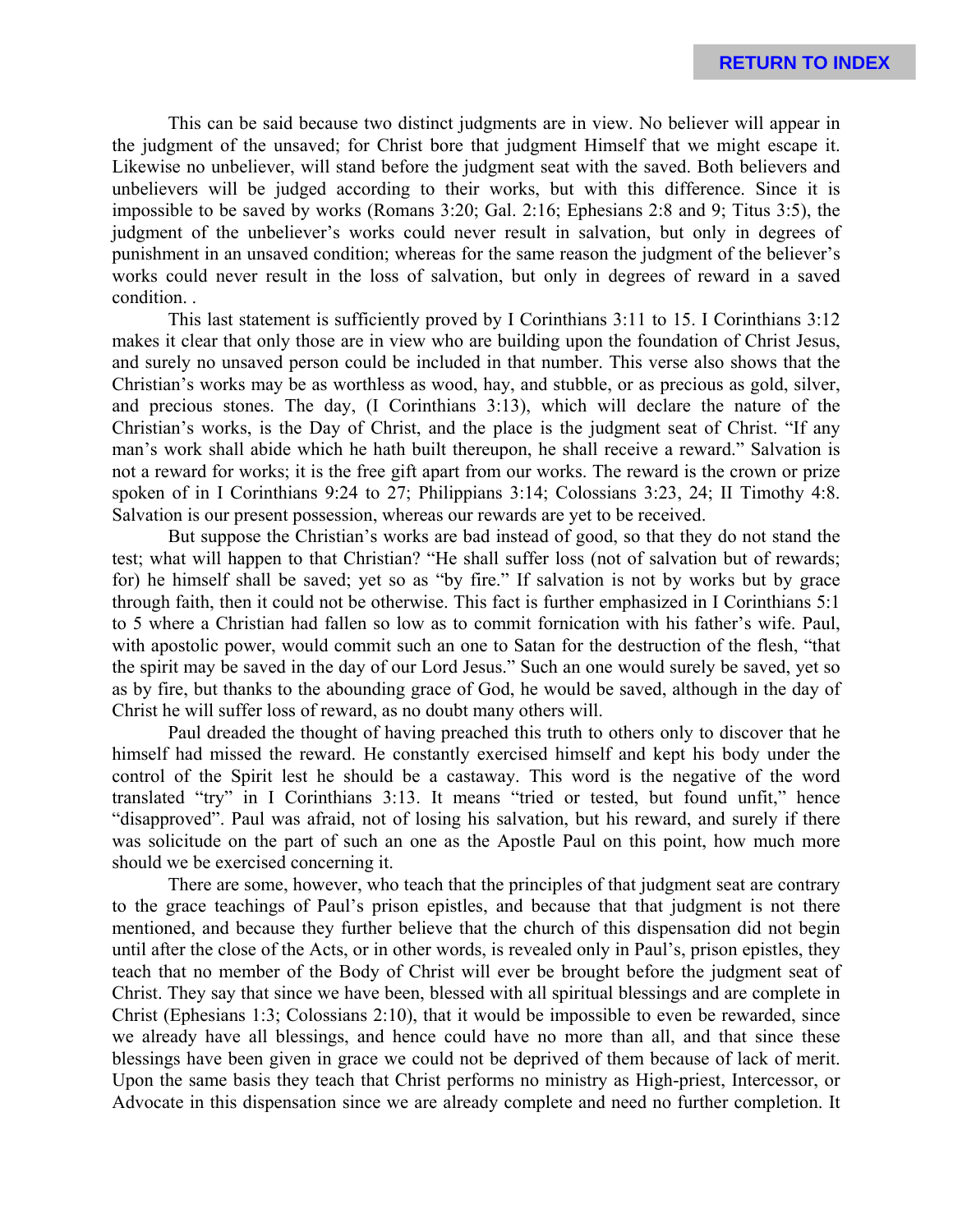will be interesting to examine this theory in the light of Paul's prison epistles: i.e., Ephesians, Philippians, Colossians, I and II Timothy, Titus, and Philemon; and since some go so far as to limit church truth to just Ephesians and Colossians, to see whether these epistles speak of reward or loss of reward.

### EPHESIANS

"Blessed with all spiritual blessings" surely does not mean that all believers are experiencing all spiritual blessings, but that all blessings have been provided for all. Grace freely provides but does not force its provisions upon the unwilling. An Ephesian could grieve the Holy Spirit (Ephesians 4:30) which would surely hinder spiritual blessing. It is here recorded: "Knowing that whatsoever good thing any man doeth, the same shall receive of the Lord, whether he be bond or free. And ye masters, do the same things unto them, forbearing threatening: knowing that your Master also is in heaven; neither is there respect of persons with Him" (Ephesians 6:8, 9). If these words mean any thing, they mean that God is not going to have any respect of the persons of those blessed with all spiritual blessings; for if they have done good they are going to receive back (the same word as used in II Corinthians 5:10; Colossians 3:25) or be requited for their good. Likewise, if they have not done good, the inference is that they will receive back for their evil. This fact is stated positively in Colossians.

#### COLOSSIANS

Were these Colossians who were complete in Christ capable of receiving reward or of losing reward? The answer of Colossians 2:18 should satisfy any one: "Let no man beguile you of your reward," or as in the A.S.V.: "Let no man rob you of your prize." If this is not sufficient, then Colossians 3:24, 25 should be: "Knowing that of the Lord ye shall receive the reward of the inheritance: for ye serve the Lord Christ. But he that doeth wrong shall receive for the wrong which he hath done: and there is no respect of persons." Here there is no inference but positive statement concerning both those believers who have done good and those who have done bad that they shall be rewarded according to their works.

In the light of these clear statements how can any teach that the all spiritual blessings of members of the body of Christ exclude the possibility of reward or loss of reward? An honest inquirer must admit that Paul's prison epistles exhibit the same principles of rewards as do his pre-prison epistles. Since Paul stated in his pre-prison epistle of II Corinthians that we must all appear before the judgment seat of Christ to receive back for our good and bad deeds and since the very same word of receiving back for our good and bad deeds is used in his prison epistles of Ephesians and Colossians, it follows that both the Corinthians and the Colossians will undergo a similar judgment for their works, so that either both will stand together or there will be two judgment seats of Christ.

## **THEY THAT ARE CHRIST'S AT HIS COMING**

Who will be made alive at Christ's coming? What meaneth "He is the firstfruits of them that slept"? The answer to this question is found in I Corinthians 15:22 and 23. In that same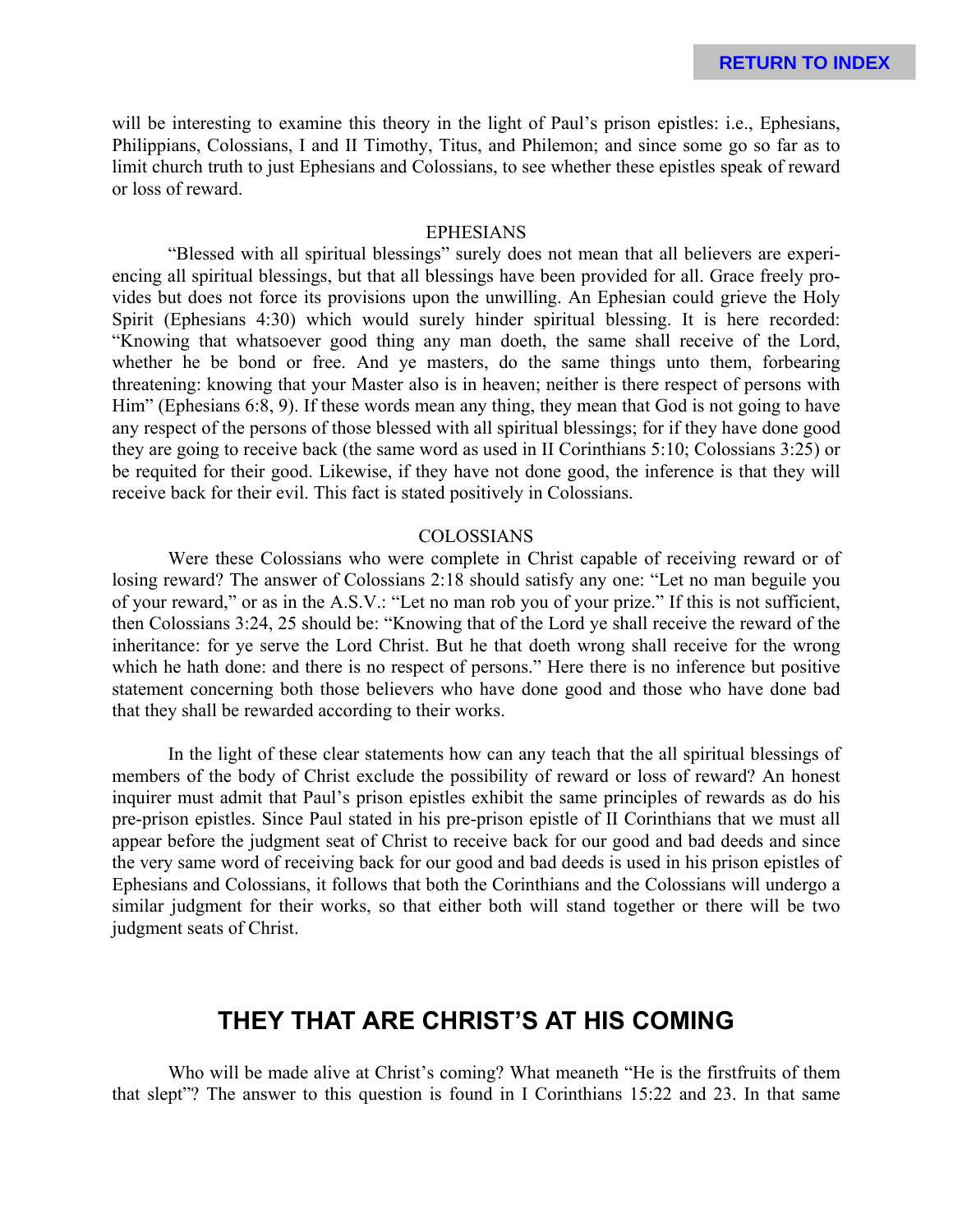chapter a secret was made known: a secret concerning some who would never sleep; but who would experience a metamorphosis, a change of bodies without dying. We quote, first, I Corinthians 15:20 to 24:

"But now is Christ risen from the dead, and become the firstfruits of them that slept. For since by man came death, by man came also the resurrection of the dead. For as in Adam all die, even so in Christ shall all be made alive. But every man in his own order: Christ the FIRSTFRUITS; afterward THEY THAT ARE CHRIST'S AT HIS COMING. Then cometh the end, when He shall have delivered up the kingdom to God, even the Father; when He shall have put down all rule and all authority and power."

#### I Corinthians 15:51 and 52

"Behold, I shew you a mystery: We shall not all sleep, but WE SHALL ALL BE CHANGED. In a moment, in the twinkling of an eye, at the last trump: for the trumpet shall sound, and the dead shall be raised incorruptible, and we shall be changed."

#### I Corinthians 15:49

"And as we have borne the image of the earthy, we shall also bear the image of the heavenly."

If we, by faith, accept God's truth, as He has stated it in the verses quoted and in other verses of the same chapter, we may be certain of several facts:

1. Christ is the firstfruits of them that slept.

In Hebrews 6:19 and 20 we read: "within the veil; whither the forerunner is for us entered, even Jesus". The word "forerunner" is literally "runner-ahead". Through death Jesus destroyed him who had the power of death, the devil. Hebrews 2:14. Jesus abolished death. II Timothy 1:10. He spoiled principalities. Colossians 2:18. Before Christ ascended to enter within the veil, His disciples saw Him in His resurrection body. To them He said "Behold My hands and My feet, that it is I Myself: handle me, and see: for a spirit hath not flesh and bones, as ye see Me have." Luke 24:39. Then note what one of the eye-witnesses of the resurrection said: "Him God raised up the third day, and shewed Him openly: Not to all people, but unto witnesses chosen before of God, even to us, who did eat and drink with Him after He rose from the dead." Acts 10:40 and 41. Firstfruits suggests a harvest, And we read these words in I John 3:2: "Beloved, now are ye the sons of God, and it doth not yet appear what we shall be: but we know that when He shall appear, we shall be like Him; for we shall see Him as He is. "

The harvest will take place "at His coming." All that are His will He make alive, that is, they will receive resurrection bodies. Did Job look forward to that coming when he said "I know that My Redeemer liveth and that He shall stand at the latter day upon the earth: and though after my skin worms destroy this body, yet in my flesh shall I see God?" Job 19:25 and 26.

Did the Holy Spirit have this coming in mind when He directed Daniel to write "And many of them that sleep in the dust of the earth shall awake, some to everlasting life, and some to shame and everlasting contempt?" Daniel 12:3. Did the Psalmist, by faith, see that day when he said, "I shall be satisfied when I awake with Thy likeness"? Psalms 17:15.

Members of Christ's Body are to have resurrection bodies. The Holy Spirit is the earnest of the believer's inheritance until the redemption of the purchased possession. Ephesians 1:14.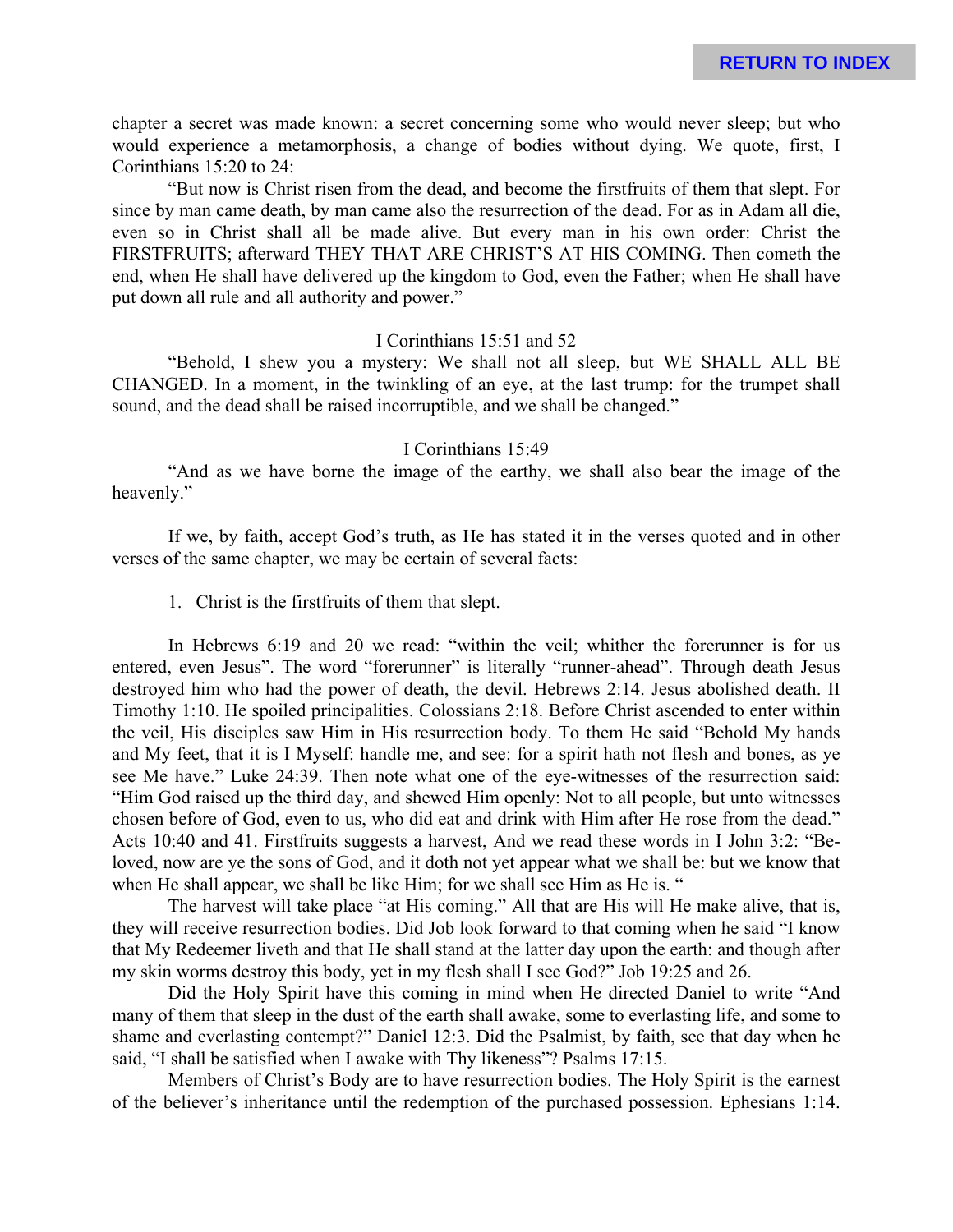The fact is stated also in Romans 8:23. There we read that after Christ became the firstfruits of them that slept, believers received the firstfruits of the Spirit, but they were groaning as they waited for the redemption of the body. The members of the Body of Romans 12:3 to 5, were waiting for the same redemption as were members of the Body of Ephesians 3:6; and they were all sealed with the Holy Spirit unto the day of redemption. Members today are also sealed with the same Holy Spirit and are waiting for the same day of redemption. Ephesians 4:30.

2. But again the question: will we have bodies like unto the body of Christ the firstfruits? Let us consider:

#### THE "WHITHER" AND THE "FROM WHENCE"

### Hebrews 6:20

"WHITHER the forerunner is for us entered, even Jesus, made an High Priest for ever after the order of Melchisedec."

### Philippians 3:20

"For our conversation is in heaven from WHENCE also we look for the Saviour, the Lord Jesus Christ."

This WHITHER and WHENCE suggests the statement of Christ in John 14:2 and 3: "In My Father's house are many mansions if it were not so, I would have told you. I go to prepare a place for you. And if I go and prepare a place for you, I will come again and receive you unto Myself: that where I am, there ye may be also."

Now note: "I go", "I will come again". Here we have the "WHITHER" and the "FROM WHENCE". The word "WHENCE" in Philippians 3:20 is literally "out of which". The heavens "into which" Christ entered are the same heavens" out of which" Christ will come. In I John 3:3, we read, "we shall be like Him." The Psalmist desired to awake with His likeness. Psalms 17:15. We would prefer to be included in those who shall not sleep,. but shall have His likeness by the change of I Corinthians 15:51. and 52.

Note Paul's declaration in II Corinthians 4:16: "But though our outward man perish, (rot thoroughly) yet the inward man is renewed day by day." The bodies of believers, "our earthly house of tabernacle" shall be dissolved. II Corinthians 5:1. It is a corruptible body. It is a body of humiliation, "a vile body". Think of the saint of God, the redeemed soul, in such a house! It is enough to make him groan; to be burdened. It is a temporary corruptible body to last till death overtakes some and until the Saviour appears out of heaven to take away those who are alive and remain until He comes. Then what a glorious: change will take place. "Who shall change our body of humiliation that it might be fashioned like unto His own glorious body."

Of course we are much concerned as to just what we will be able to do in our bodies of glory; whether they will be "flesh and bones" bodies, whether we will be able to eat; whether we shall know our loved ones in glory; whether the resurrected babies will have "baby-bodies"; whether the resurrected saints of different Bible ages will be in different companies; just where and how we are to reign. And so we wonder and dream and speculate. Many of our questions are unanswered; but we find satisfaction in the assurance that we shall bear the image of the heavenly, and, as we are to be like Christ and with Christ and all His redeemed, everything will be all right.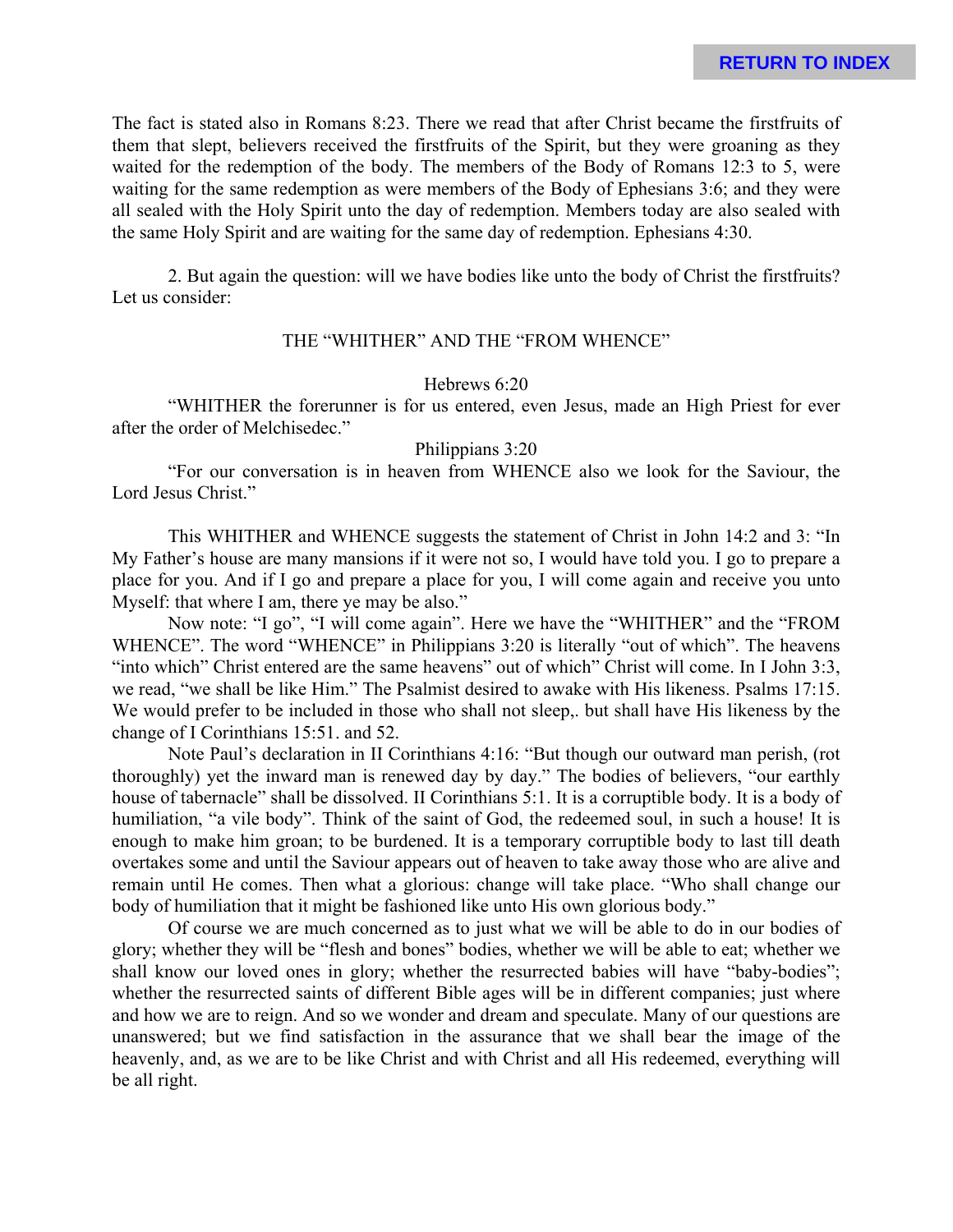Oh yes! that question ever comes: will we be conscious of the fact that some of our loved ones and friends will be absent because they believed not the gospel; because they were not Christ's at His coming? There will be nothing to mar the bliss and peace of eternal glory. That concern we anticipate regarding these unsaved loved ones and friends should so stir our souls to action here in this life that we shall faithfully present Christ's saving message to them while they are an the day of grace, with time and opportunity to become Christ's by receiving Him as Saviour and trusting in His redemptive work.

### 3—AT HIS COMING

In another message in this pamphlet we are showing the different Greek words used in the Scriptures which mention "the coming", "the appearing", "the arrival" and "the revelation" of the Lord Jesus Christ.

The Greek word used in I Corinthians 15:21, translated "coming" is "parousia". This same Greek word is used seven times in the two Epistles, to the Thessalonians and is used four times in Matthew 24:3, 27, 37, 39. It is one of several words translated "come".

There are some Bible-teachers who teach that the parousia of the Lord Jesus refers only to the particular coming of the Lord to Israel to save Israel out of her great tribulation. But I Corinthians 15:21 is the Scriptural answer to this fallacy. The coming of Christ to give to members of His Body incorruptible bodies, is called His "parousia". "Parousia" is also used in I John 2:28, which we quote:

### I John 2:28

"And now, little children, abide in Him: that when He shall APPEAR (phaneroo) we shall have confidence and not be ashamed at His COMING (parousia)."

According to Greek scholars, the Greek word in II Thessalonians 1:10, translated "shall come" should be correctly translated "shall have come". Therefore the expression `When He shall have come," in II Thessalonians 1:10 seems to be Scriptural proof that the members of Christ's Body shall have been taken away from; the earth before the Lord Jesus comes in judgment. Therefore, we may be sure that "Parousia" does not refer to only one phase of the coming of the Lord.

As to how many of the saints, from Abel to John the Baptist, will be made alive with members of Christ's Body at the coming of Christ, recorded in I Corinthians 15:21, we may be unable to state dogmatically. But as to Israel's redemption, we shall write in another message. However let us not be deceived by the teaching that we as members of Christ's Body, are not included in I John 2:28, which we again quote :

### I John 2:28

"And now little children, abide in Him; that when He shall appear (phaneroo) we may have confidence, and not be ashamed before Him at His coming (parousia).

Some are being taught today that that coming of Christ which was the hope of the Church at Corinth, in Galatia, in Rome, in Thessalonica, that is, the Church from Pentecost until Acts 28:31, during the "Acts period", was a different coming than the Church of today is to look for. By comparing Philippians 3:20 and 21 and I John 3:2 to 4, we shall see that they refer to the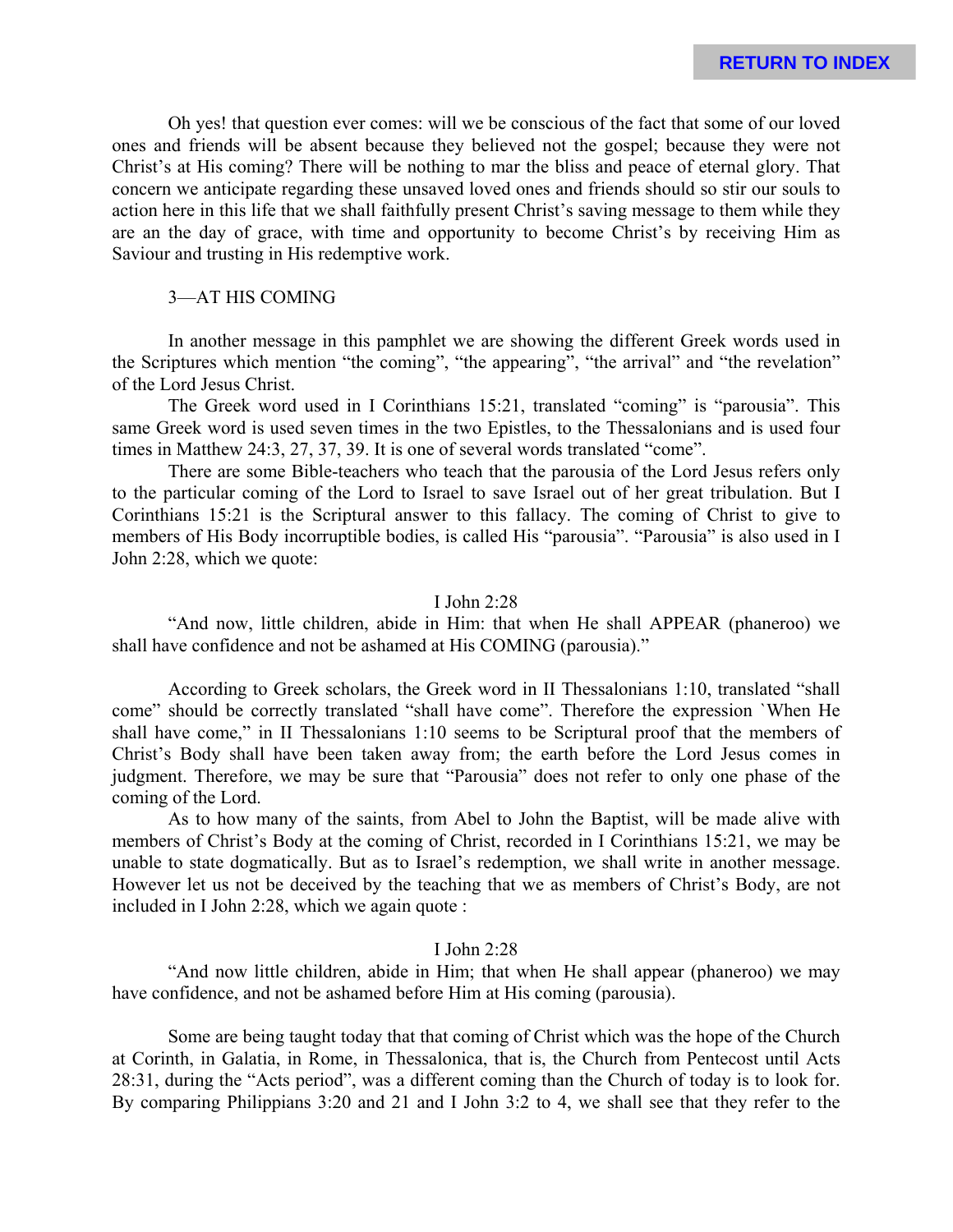same coming of Christ. Members of Christ's Body have already been made alive spiritually and have already been seated in the heavenlies. Ephesians 2:5 to 7. But we are waiting for the day of redemption, to wit, the redemption of our bodies at His coming. Ephesians 1:13 and 14; Romans 8:23. Then we shall be made alive in new bodies.

### **THE SECOND COMING OF CHRIST AND THE NATION ISRAEL**

"And it shall come to pass in that day that the Lord shall set His hand again the second time to record the remnant of His people. And He shall set up an ensign for the nations and assemble the outcasts of Israel, and gather together the dispersed of Judah from the four corners of the earth:" . . . "And I will bring again the captivity of My people of Israel, and they shall build the waste cities, and inhabit them; and they shall plant vineyards, and drink the wine thereof: they shall also make gardens, and eat the fruit of them" . . . "And I will plant them upon their land, and they shall no more be pulled up out of their land which I have given them, saith the Lord Thy God" . . . "Thus saith the Lord of Hosts. There shall yet old men and old women dwell in the streets of Jerusalem, and every man with his staff in his hand for every age" . . . "And the streets of the city shall be full of boys and girls playing in the streets thereof" . . . "Thus saith the Lord of Hosts: Behold, I will save My people from the east country and from the west country:". . . "And I will be in them and they shall dwell in the midst of Jerusalem: and they shall be My people and I will be their God, in truth and in righteousness" . . . "Yea, many people and strong nations shall come to seek the Lord of Hosts in Jerusalem, and to pray before the Lord." . . . "Thus saith the Lord of Hosts: In those days it shall come to pass, that ten men shall take hold out of all languages of the nations, even shall take hold of the skirt of Him that is a Jew, saying, we will go with you: for we have heard that God is with you" . . . "And I will strengthen the house of Judah, and I will save the house of Joseph, and I will bring them again to place them, and they shall be as though I had not cast them off : for I am the Lord their God and will hear them" . . . "And I will strengthen them in the Lord and they shall walk up and down in His name, saith the Lord" . . . "In that day shall the Lord defend the inhabitants of Jerusalem; and he that is feeble among them at that day shall be as David; and the house of David shall be as God, as the angel of the Lord before them" . . . "But they shall sit every man under his vine and under his fig tree; and none shall make them afraid: for the mouth of the Lord of Hosts hath spoken it."

We have quoted above Isaiah 11:11 and 12, Amos 9:14 and 16, Zechariah 8:4, 5, 7, 8, 22 and 23. Zechariah 10:6 and 12, and 12:8, and Micah 4:4.

Surely after reading these prophecies we shall not share the folly of those who affirm that the prophets were foretelling the blessings and destiny of the Church which is the Body of Christ. Rather than use any argument to show the fallacy of those who tell us that these Scriptures were fulfilled in the subsequent history of the Nation Israel, or that they are being fulfilled in a spiritual sense in "spiritual Israel", the Church, we are going to quote in one long paragraph some other prophecies concerning the future glorious redemption of Israel and Israel's land of promise.

"Thou shalt no more be termed Forsaken: neither shall thy land any more be termed Desolate: but thou shalt be called Hephzibah, and thy land Beulah: for the Lord delighted in thee, and thy land shall be married" . . . "Thus saith the Lord Which giveth the sun for a light by day, and the ordinances of the moon and of the stars for a light by night, which divideth the sea when the waves thereof roar: the Lord of Hosts is His name. If those ordinances depart from me, saith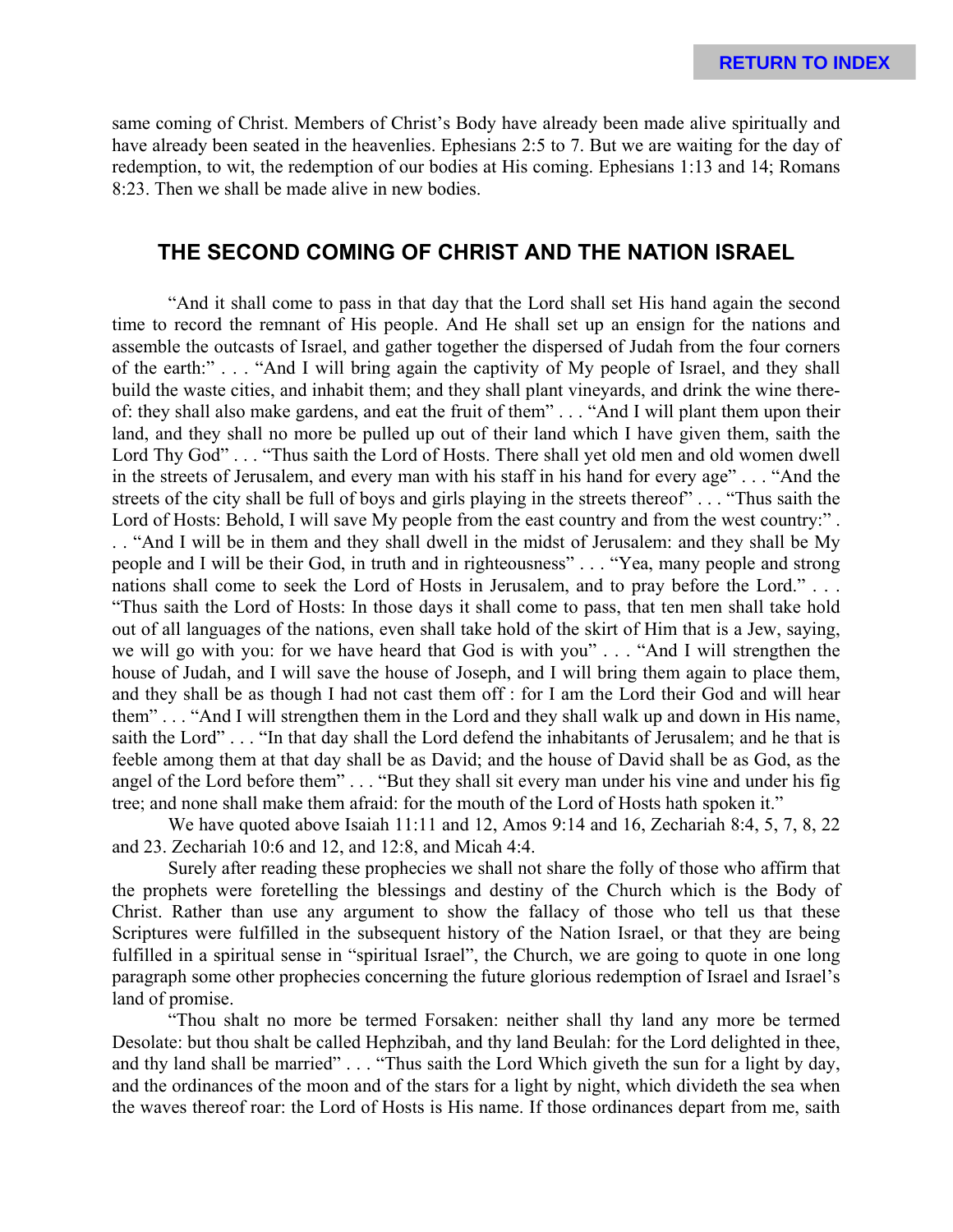the Lord; then the seed of Israel also shall cease from being a nation before Me for ever" . . . "Behold, the days come, saith the Lord, that I will raise unto David a righteous Branch, and a King shall reign and prosper, and shall execute judgment and justice in the earth" . . . "In His days Judah shall be saved, and Israel shall dwell safely: and this is the name whereby He shall be called, THE LORD OF OUR RIGHTEOUSNESS." . . . "Therefore, behold, the days come, saith the Lord, that they shall no more say, The Lord liveth Which brought up the children of Israel out of the land of Egypt. But the Lord liveth, Which brought up and Which led the seed of the house of Israel out of the north country, and from all countries whither I had driven them: and they shall dwell in their own land." . . . "Hear the Word of the Lord, O ye nations, and declare it in the Isles afar off, and say, He that scattered Israel will gather him and keep him, as a shepherd doth his flock." . . . "For the Lord hath redeemed Jacob, and ransomed him from the hand of him that was stronger than he." . . . "Thy sun shall no more go down: neither shall thy moon withdraw itself for the Lord shall be thine everlasting light, and the days of thy mourning shall be ended". . . ."Thy people also shall be all righteous: they shall inherit the land forever, the branch of My planting, the work of My hands that I may be glorified". . . . "And I will set up one Shepherd over them, and He shall feed them, even My Servant David He shall feed them and He shall be their Shepherd" . . . "And I the Lord will be their God, and My servant David a Prince among them; I the Lord have spoken it." . . . "And they shall no more be a prey to the heathen, neither shall the beast of the land devour them but they shall dwell safely, and none shall make them afraid." . . . "And I will put My Spirit within you, and cause you to walk in My statutes, and ye shall keep My judgments, and do them". . . "And ye shall dwell in the land that I gave to your fathers: and ye shall be My people and I will be your God." . . . "And the desolate land shall be tilled, whereas it lay desolate in the sight of all that passed by." . . . "Thus saith the Lord God I will yet for this be enquired of by the house of Israel, to do it for them: I will increase them with men like a flock" . . . "Therefore say unto the house of Israel, Thus saith the Lord God: I do not this for your sakes, O house of Israel; but for Mine Holy Name's sake, Which ye have profaned among the heathen, whither ye went" . . . "And I will sanctify My great Name, Which was profaned among the heathen, Which ye have profaned in the midst of them; and the heathen will know that I am the Lord, saith the Lord God, when I shall be, sanctified in you before their eyes" . . . "And I will make them one nation in the land upon the mountains of Israel: and one King shall be King of them all: and they shall be no more two nations, neither shall they be divided into two kingdoms any more at all:" . . . "And David My Servant shall be King over them; and they all shall have one Shepherd: and they shall also walk in My judgments, and observe my statutes, and do them". . . ."For I will take you from among the heathen, and gather you out of all countries, and will bring you into your own land". . . "And ye shall know that I am in the midst of Israel, and that I am the Lord your God. and none else: and My people shall never be ashamed". . . "Behold, I will gather them out of all countries, whither I have driven them in Mine anger, and in My fury, and in great wrath, and I will bring them again unto this place, and I will cause them to dwell safely:" . . . "And they shall be My people, and I will be their God." . . . "And I will give them one heart, and one way, that they may fear Me for ever, for the good of them, and of their children after them". . . "And I will make an everlasting Covenant with them, that I will not turn away from them, to do them good, but I will put My fear in their hearts that they shall not depart from Me". . . "Yea, I will rejoice over them to do them good, and I will plant them in this land assuredly with My whole heart and with My whole soul" . . . "So shall ye know that I am the Lord your God dwelling in Zion, My holy mountain: then shall Jerusalem be holy, and there shall no strangers pass through her any more" . . . "And give him no rest, till he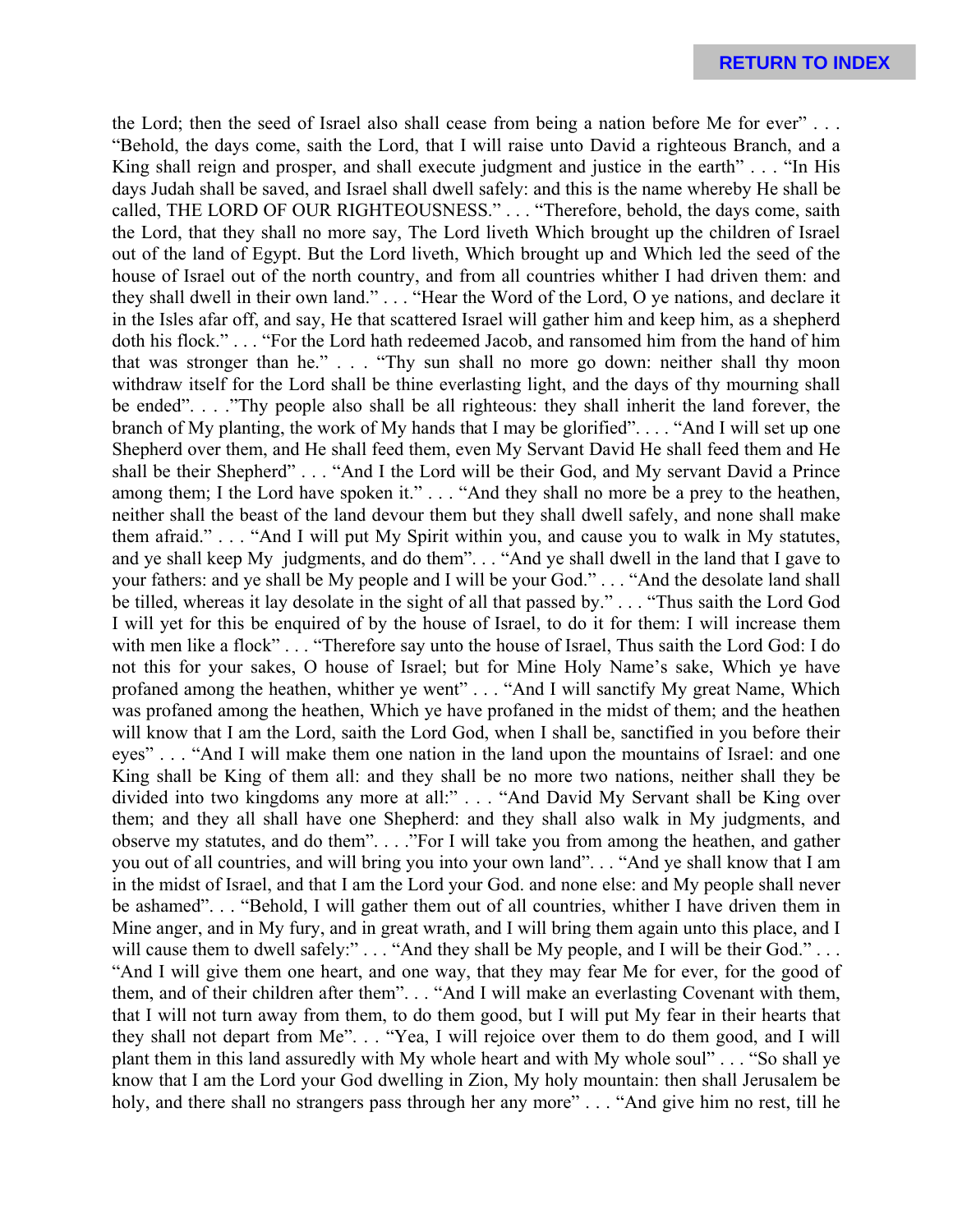establish, and till he make Jerusalem a praise in the earth." . . . "And I will also take of them for priests and or Levites, saith the Lord."

We have quoted above; Isaiah 62:4, Jeremiah 31:35 and 36; Jeremiah 23:5 to 8; Jeremiah 31:10 and 11. Isaiah 60:10 and 21. Ezekiel 34:23, 24 and 28; Ezekiel 36:27, 28, 34 and Ezekiel 37:22 and 24. Joel 2:27. Jeremiah 32:37 to 41. Joel 3:17. Isaiah 62:7 and Isaiah 66:19 to 21.

Now we might quote many more Scriptures. But surely we have submitted Scriptural proof that Israel's Messiah is coming to set His hand the second time to recover the remnant of His people and to plant them in their land never more to be uprooted.

Whether, or not, this rehabilitation is included in the statement of Romans 11:25, (all Israel shall be saved), we may not be positive; but we do know that the Lord is going to order the nations to give up His people and they shall return with songs of joy to Canaan. Isaiah 43:5 to 7 and Isaiah 35: 10. Israel's present scattering and Jerusalem's present desolation was foretold by the Lord Jesus:

"And they shall fall by the edge of the sword, and shall be led away captive into all nations: and Jerusalem shall be trodden down of the Gentiles, until the times of the Gentiles be fulfilled."

From the prophecies quoted and from the studies of many other prophecies, guaranteeing Israel's national redemption (Isaiah 66:8), we learn that God does not state from the day that Joseph's body was in the coffin in Egypt, until the death of John the Baptist, or up to the martyrdom of Stephen; that every individual Israelite is going back to Palestine. He speaks of a remnant. And again we are perplexed as to how many, if any, of the faithful Israelites who died will go to the land of the Jews, with the Jews who are yet to be saved out of the great tribulation.

The language of many of the prophecies concerning Israel's future, seems to speak of the New Jerusalem let down out of heaven, rather than the Jerusalem where remarkable things are now taking place.

Compare the language of Revelation 21:2 and 3 with Isaiah 65:17; Isaiah 66:22 to 24; Jeremiah 24:27; Jeremiah 30:22 and Jeremiah 31:33; Ezekiel 36:28; Ezekiel 37:27; Zechariah 8:8.

We quote:

#### REVELATION 21:2 to 7

"And I John saw the Holy City, New Jerusalem, coming down from God out of heaven, prepared as a bride adorned for her husband. And I heard a great voice out of heaven saying, Behold, the tabernacle of God is with men, and He shall dwell with them, and they shall be His people, and God Himself shall be with them, and be their God. And God shall wipe away all tears from their eyes, and there shall be no more death, neither sorrow, nor crying, neither shall there be any more pain: for the former things are passed away. And He that sat upon the throne said, Behold, I make all things new. And He said unto me Write: for these words are true and faithful. And He said unto me, It is done. I am Alpha and Omega, the beginning and the end. I will give unto him that is athirst of the fountain of the water of life freely. He that overcometh will inherit all things; and I will be his God and He shall be My son."

#### Ezekiel 37:27.

"My tabernacle also shall be with them: yea, I will be their God, and they shall be My people."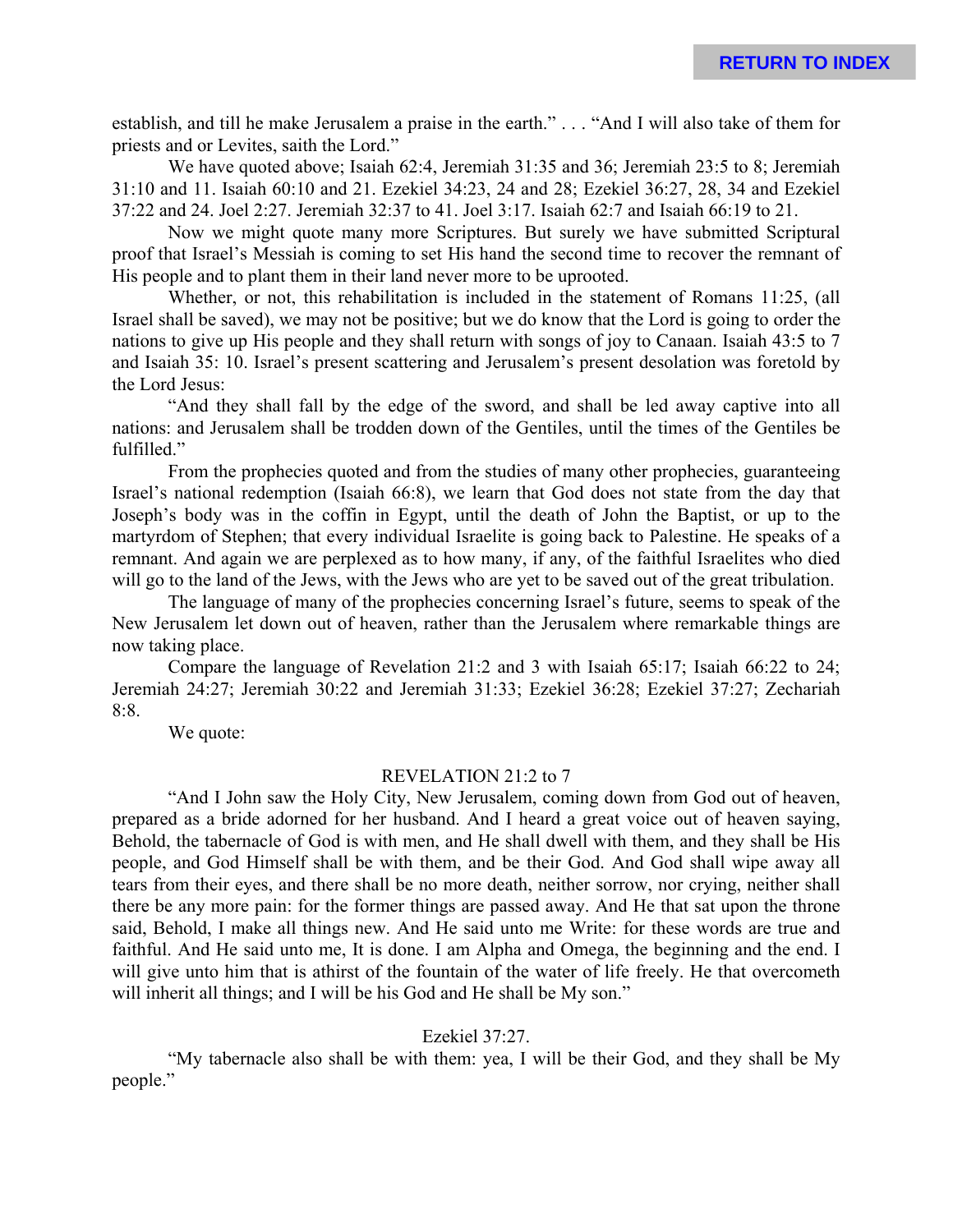Now carefully compare Isaiah 65:17 to 25 with Revelation 21:1 to 8 and note in both Scriptures redeemed Israel and a new heaven and new earth.

#### Isaiah 65:17 to 25.

"For behold, I create a new heavens and a new earth: and the former shall not be remembered, nor come into mind. But be ye glad and rejoice for ever in that which I create: for behold, I create Jerusalem a rejoicing, and the people a joy. And I will rejoice in Jerusalem, and Joy in My people: and the voices of weeping shall be no more heard in her, nor the voice of crying. There shall be no more thence an infant of days, nor an old man that hath not filled His days: for the child shall die an hundred years old: but the sinner being an hundred years old shall be accursed. And they shall build houses and inhabit them: and they shall plant vineyards, and eat the fruit of them. They shall not build and another inhabit; they shall not plant and another eat: for as the days of a tree are the days of My people and Mine elect shall long enjoy the work of their hands. They shall not labour in vain, nor bring forth for trouble; for they are the seed of the blessed of the Lord, and their offspring with them. And it shall come to pass, that before they call, I will answer; and while they are yet speaking, I will hear. The wolf and the lamb shall feed together, and the lion shall eat straw like the bullock: and dust shall be the serpent's meat. They shall not hurt nor destroy in all My Holy Mountain, saith the Lord."

#### Revelation 21:1 to 8.

"And I saw a new heaven and a new earth: for the first heaven and the first earth were passed away; and there was no more sea. And I John saw the Holy City, New Jerusalem, coming down from God out of heaven, prepared as a bride adorned for her husband. And I heard a great voice out of heaven saying. Behold, the tabernacle of God is with men, and He will dwell with them, and they shall be His people, and God Himself shall be with them, and be their God. But the fearful, and unbelieving, and the abominable, and murderers and whore-mongers, and sorcerers, and idolaters, and all liars, shall have their part in the lake which burneth with fire and brimstone: which is the second death."

In the light of the Scriptures quoted and the present number, prominence and activities of the Jews we must believe that their preservation has been supernatural and some day the Lord will gather them from among the Gentiles and bring the remnant of Israel to enjoy an earthly glory far surpassing anything in the past. But in the meantime many Jews are going to death Christless and unsaved. Read carefully Romans 11:26 to 32.

### **CAN THE SECOND COMING TAKE PLACE TODAY?**

BY CHAS. F. BAKER

The question is not: Could the Rapture of the Church take place today? But could the second coming of Christ back to earth occur? Is there any possibility of that event transpiring at any time in the very near future? According to the present crop of sign-hunters and date-setters, one would be led to believe that many do suppose that the Second Coming could take place today or tomorrow or even next year. But according to the very words of Jesus, He will not return to earth for at least another seven years. Certain other events must take place first. Read Matthew 24.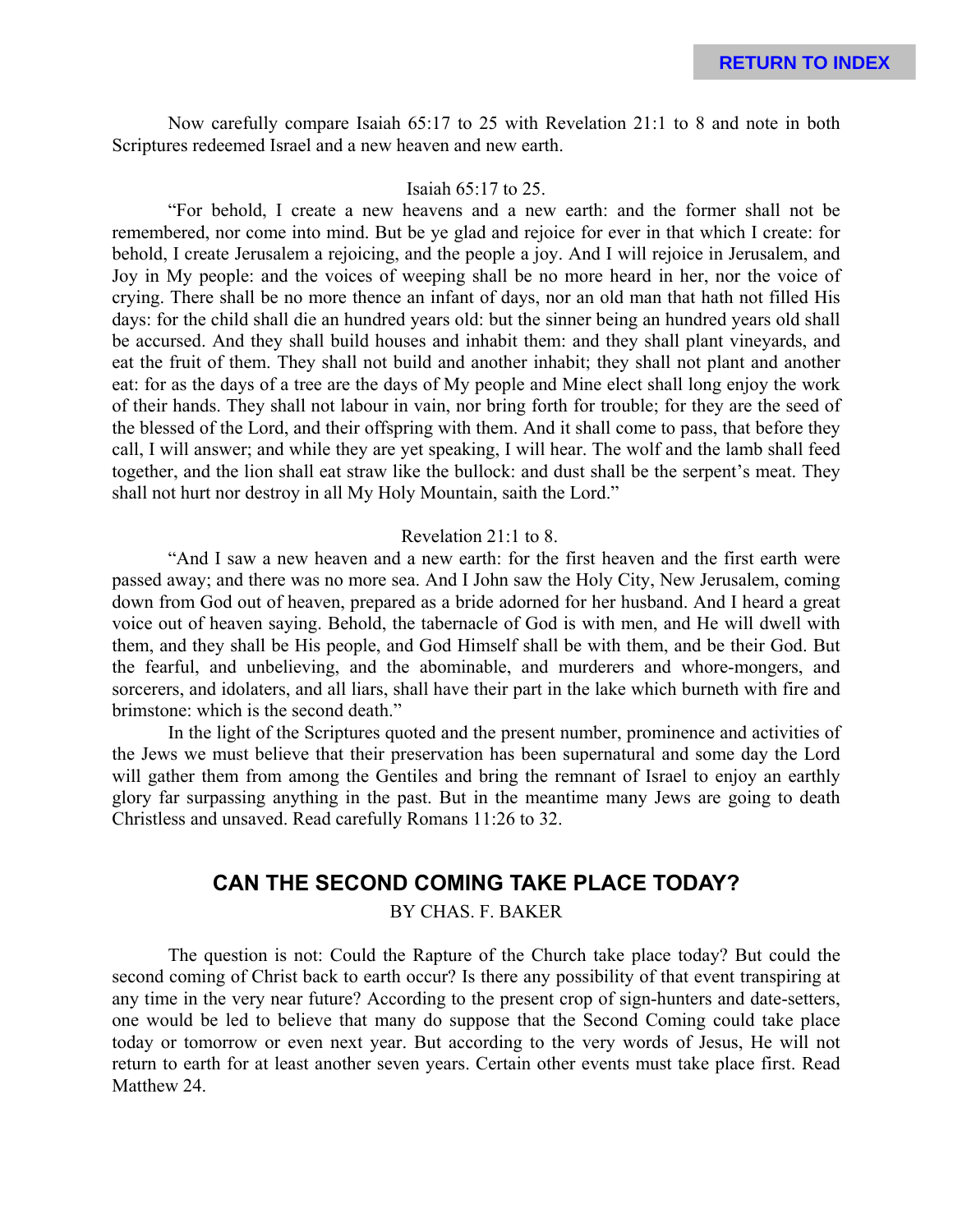"This gospel of the kingdom shall be preached in all the world. for a witness unto all nations; and then shall the end (of the age) come" (Matthew 24:14). This gospel concerns the earthly kingdom and has never yet been preached in all the world. It is not the gospel for today.

Paul's gospel is God's message for today, and in Paul's day it had already come into all the world (Colossians 1:6). The Kingdom Gospel must yet be proclaimed by the tribulation remnant of Israel before Jesus can come back to earth.

"When ye therefore shall see the abomination of desolation, spoken of by Daniel the prophet, stand in the holy place; then let them which be in Judea flee into the mountains" (Matthew 24:15). This necessitates four things: Israel must be restored to Judea. This was made possible through the Balfour Declaration during the World War. Then the political set-up of the Roman Empire as described by Daniel must be restored. This has not yet taken place. Israel must have a temple with a holy place in Jerusalem. It is understood that the Jews are now planning for this. Lastly the abomination of desolation, the Anti-Christ, must come into power and establish himself in the holy place to be worshipped as God (II Thessalonians 2:3 and 4). All of these things must come to pass before Jesus can come back to earth.

"For then shall be great tribulation" (Matthew 24:21; Revelation 7:14). The great tribulation will last for three and one half years, being the last half of Daniel's 70th week. It will end with the Battle of Armageddon. There is not one indication that we have entered upon that seven year period of tribulation, but instead there are many proofs to the contrary. And "immediately after the tribulation, of those days shall appear the sign of the Son of man in heaven-and they shall see the Son of man coming in the clouds of heaven with power and great glory" (Matthew 24:29 and 30). Thus, according to the very words of Jesus, His second coming will be immediately after the tribulation, and since the tribulation will last for seven years, but has not yet begun, it follows that Christ could not come for at least another seven years. It is only "when these things begin to come to pass" (Luke 21:28), that Israel is to lift up her head; for only then can it be said that her redemption (i. e., Christ) draweth nigh.

Members of the Body of Christ are not to await this coming of Christ; for they will be raptured and taken to .glory sometime before that event occurs (I Thessalonians 4:13 to 18; I Corinthians 15:51 and 52; Philippians 3:11, 20, 21). Scripture nowhere says when, nor does it require the fulfilling of any prophecy before it occurs. It may happen at any moment. Scripture logic forbids us to believe that the Church will go through any part of the tribulation; for the Church belongs to a secret, unprophesied dispensation (Ephesians 3:9; Colossians 1:25 and 26), and has nothing to do with the tribulation, the time of Jacob's trouble, which is the most minutely prophesied period of time in the Bible. Some teach a partial rapture for the overcomers, and others believe that the Church has to endure the tribulation to be purified. Such teaching is legalistic and invents another purgatory which is a little more unjust than that of Rome, in that it allows all of the dead saints to escape, and consigns the living ones to a judgment which Jesus Christ has already borne (Ephesians 5:25 to 27). One thing is certain, if the Church must go through the tribulation, then the rapture is no more imminent than His second coming back to earth, and we must await the fulfillment of much prophecy before we have right to expect the realization of our "blessed Hope". We do not believe that such is the case.

### **THE RAPTURE OF I THESSALONIANS**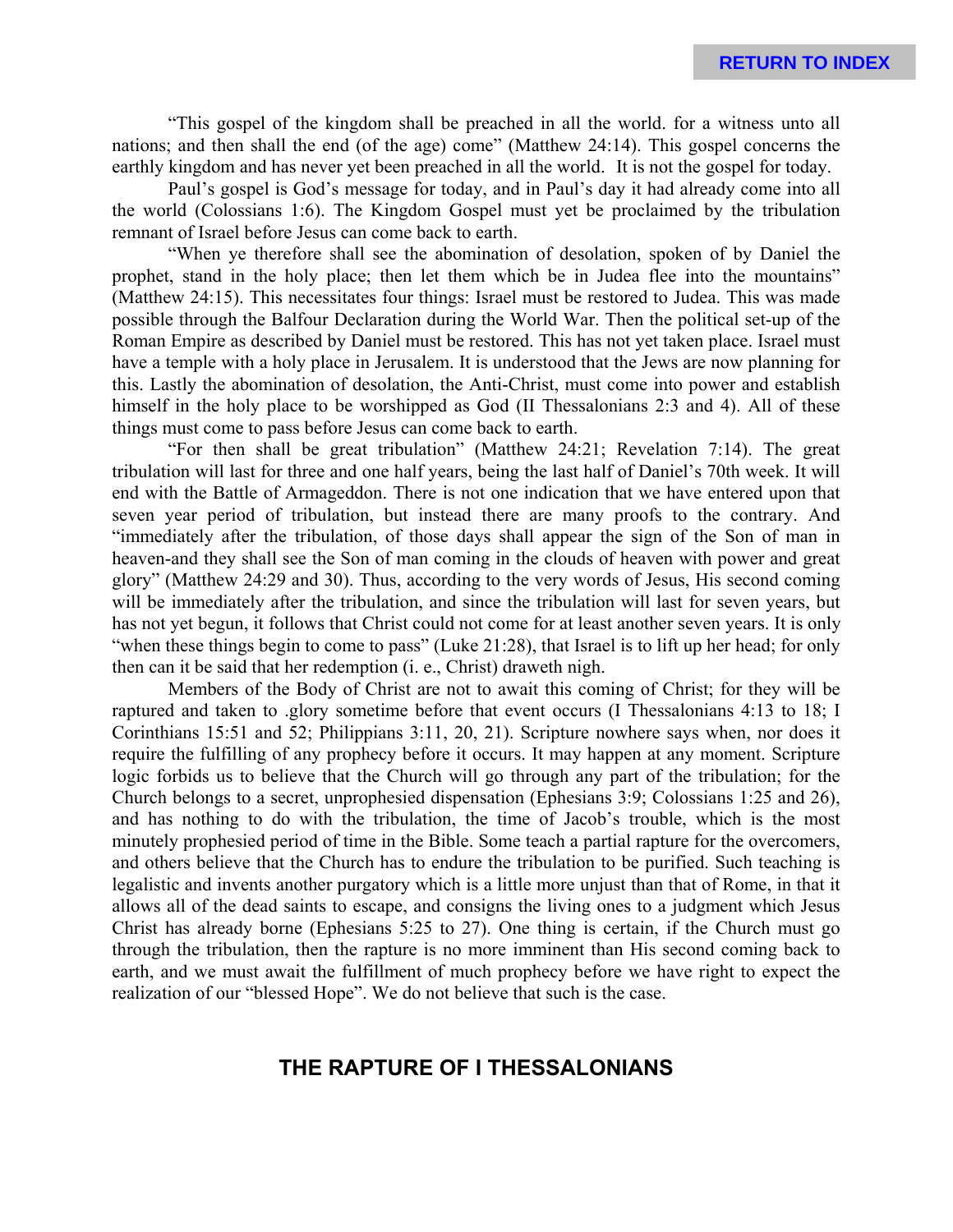Paul's visit to Thessalonica is recorded in Acts 17:1 to 9. By carefully reading these verses we will learn that the first believers there were Jews and devout Greeks. Because of the fact that Paul reasoned in the synagogue that Jesus was the Christ (Messiah) (Acts 17:1 to 3), and because he was accused of preaching to these Jews, "there is another King, Jesus" (Acts 17:7), some claim that the gospel of the grace of God was not preached in Thessalonica, but rather the gospel of the kingdom. Moreover they claim that the Church, which Paul established there, was an Israelitish Church and that Paul preached to them the kingdom hope of Israel. They claim that Paul told them what Peter told the Jews in Acts 3:19 to 21, "repent and God will send the King back from heaven to restore the kingdom to Israel and usher in the millennium." Inasmuch as the tribulation had to precede the millennium, the Thessalonians were troubled, knowing they were headed for the tribulation; and the coming (parousia) of the Lord was to save them out of Israel's great tribulation.

That the rapture of I Thessalonians 4:13 to 18 is the rapture of tribulation saints is taught by two groups of Premillenarians.

Group Number One— Premillenarians who are sure that the Church (the Body of Christ) is going through the tribulation.

Group Number Two— Premillenarians who think they are sure that the Church, or Body, during the "Acts" period, was an "Israelitish Church, preaching and practicing Israel's kingdom program. To them Paul preached the "hope of Israel". But another Body of Christ had its historical beginning after Acts 28:31, with a different grace program. These members were instructed to look for "the blessed hope", altogether different from the coming of Christ mentioned in I and II Thessalonians. The members of the "Acts" Church had to enter the kingdom through much tribulation (Acts 14:22). This meant they were headed for the tribulation.

Both of these groups are sure, that, if I Thessalonians 4:13 to 18 is the rapture of the Body of Christ, to which present day believers belong, the members of this Body are headed for the tribulation; because I Thessalonians speaks of the rapture of tribulation saints. In, support of this doctrine they refer to the Greek word., "parousia" found in Matthew 24:3, 27, 37, 39, and in James 5:8; II Peter 3:4; in I Thessalonians 2:19; I Thessalonians 3:13; I Thessalonians 4:15; I Thessalonians 5:23; and II Thessalonians 2:1; II Thessalonians 2:8. Inasmuch as "parousia" is not found in any of the Epistles which Paul wrote after He became the prisoner of the Lord Jesus for "the mystery" (Colossians 4:3 and 4) the "parousia" is not the hope of the "Post-Acts" Church. They also support their doctrine because of "the angel", "the trumpet", "the clouds", "the thief", found in Matthew 24 and I Thessalonians. Their contention is that the similarity of language in Matthew 24 and in I Thessalonians proves that the coming of Christ to deliver tribulation saints is taught in these different Scriptures.

We quote Matthew 24:29 to 31; Matthew 24:42 to 44 and I Thessalonians 4:13 to 5:9 and II Thessalonians 1:7 to 10.

### Matthew 24:29 to 31.

"Immediately after the tribulation of those days shall the sun be darkened, and the moon shall not give her light, and the stars shall fall from heaven. and the powers of the heavens shall be shaken. And then shall appear the sign of the Son of man in heaven: and then shall all the tribes of the earth mourn, and they shall see the Son of man coming in the clouds of heaven with power and great glory. And He shall send His angels with a great sound of a trumpet, and they shall gather together His elect from the four winds, from one end of heaven to the other."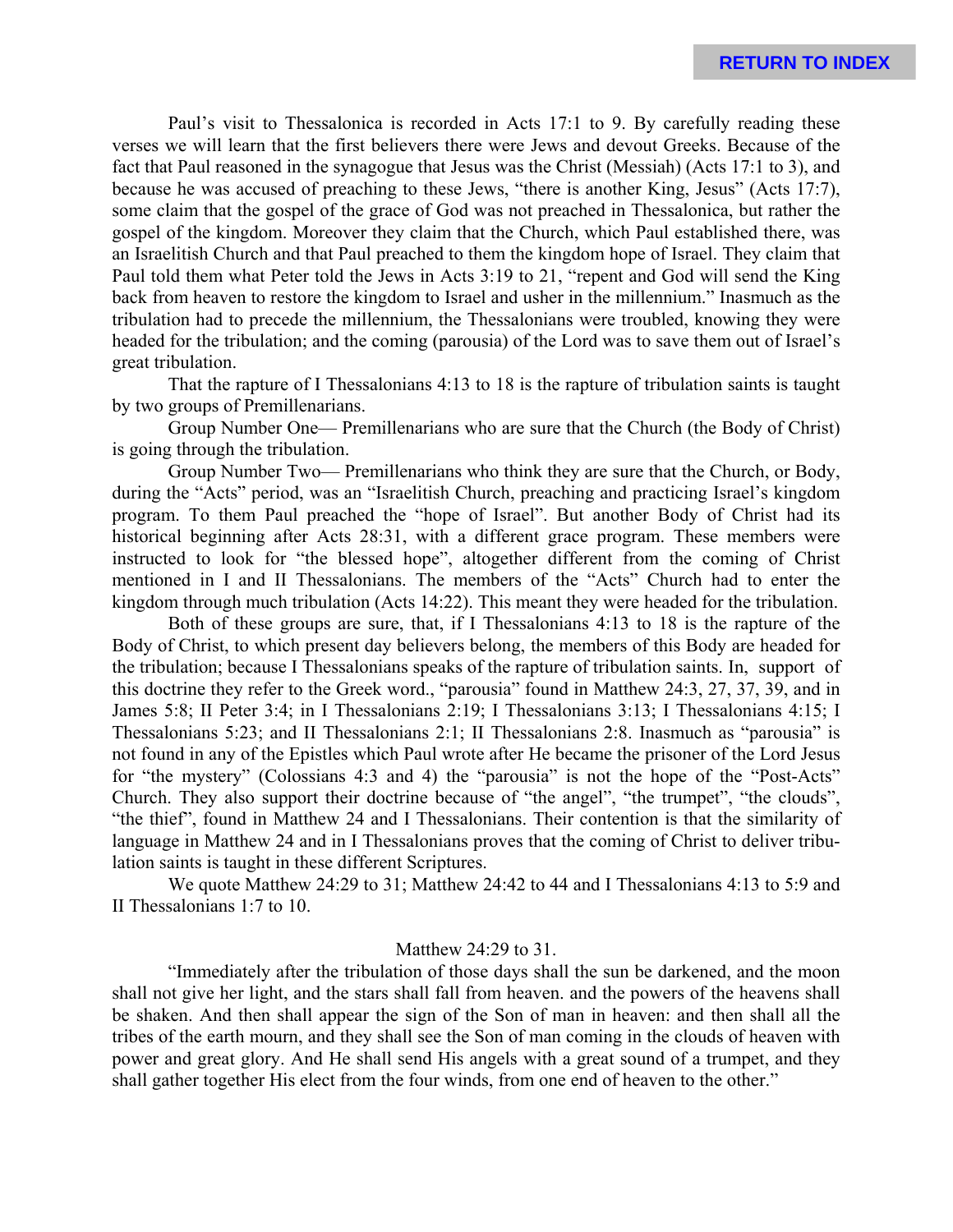### Matthew 24:42 to 44

"Watch therefore: for ye know not what hour your Lord doth come. But know this that if the goodman of the house had known at what watch the thief would come, he would have watched, and would not have suffered his house to be broken up. Therefore be ye also ready: for in such an hour as ye think not the Son of man cometh."

### I Thessalonians 4:13 to 5:9.

"But I would not have you to be ignorant, brethen, concerning them which are asleep, that ye sorrow not, even as others which have no hope. For if we believe that Jesus died and rose again, even them also which sleep in Jesus will God bring with Him. For this we say unto you by the Word of the Lord, that we which are alive and remain unto the coming of the Lord shall not prevent them which are asleep. For the Lord Himself shall descend from heaven with a shout, with the voice of the archangel and with the trump of God: and the dead in Christ shall rise first: Then we which are alive and remain shall be caught up together with them in the clouds, to meet the Lord in the air; and so shall we ever be with the Lord. Wherefore comfort one another with these words. But of the times and seasons brethren, ye have no need that I write unto you. For yourselves know perfectly that the day of the Lord so cometh as a thief in the night. For when they shall say peace and safety; then sudden destruction cometh upon them, as travail upon a woman with child; and they shall not escape. But ye, brethren, are not in darkness, that that day should overtake you as a thief. Ye are all the children of light, and the children of the day: we are not of the night nor of darkness."

### II Thessalonians 1:7 to 10

"And to you who are troubled rest when the Lord Jesus shall be from heaven with His mighty with us, revealed angels. In flaming fire taking vengeance on them that know not God, and that obey not the gospel of our Lord Jesus Christ. Who shall be punished with everlasting destruction from the presence of the Lord, and from the glory of His power. When He shall come (shall have come) to be glorified in His saints, and to be admired in all them that believe (because our testimony among you was believed) in that day."

There should be no doubt in the mind of any student of the Word of God that in Matthew 24 is recorded the coming of the Son of man to deliver Israel out of her great tribulation. But in that chapter there is not the slightest suggestion of the fulfillment of the mystery of I Corinthians 15:51 and 52.

In I Corinthians 15:51 and 52 we have the revelation of a secret. "Behold I shew you a mystery". The deliverance of Israel out of the great tribulation was foretold by Israel's prophets, in such prophecies as Jeremiah 30:7 to 9. Hence it was no secret. It was a fact prophesied.

### Jeremiah 30:7 to 9.

"Alas! for that day is great, so that none is like it: it is even the time of Jacob's trouble; but he shall be saved out of it. For it shall come to pass in that day, saith the Lord of Hosts, that I will break his yoke from off thy neck, and I will burst thy bonds, and strangers shall no more serve themselves of him: But they shall serve the Lord their God, and David their King, Whom I will raise up unto them."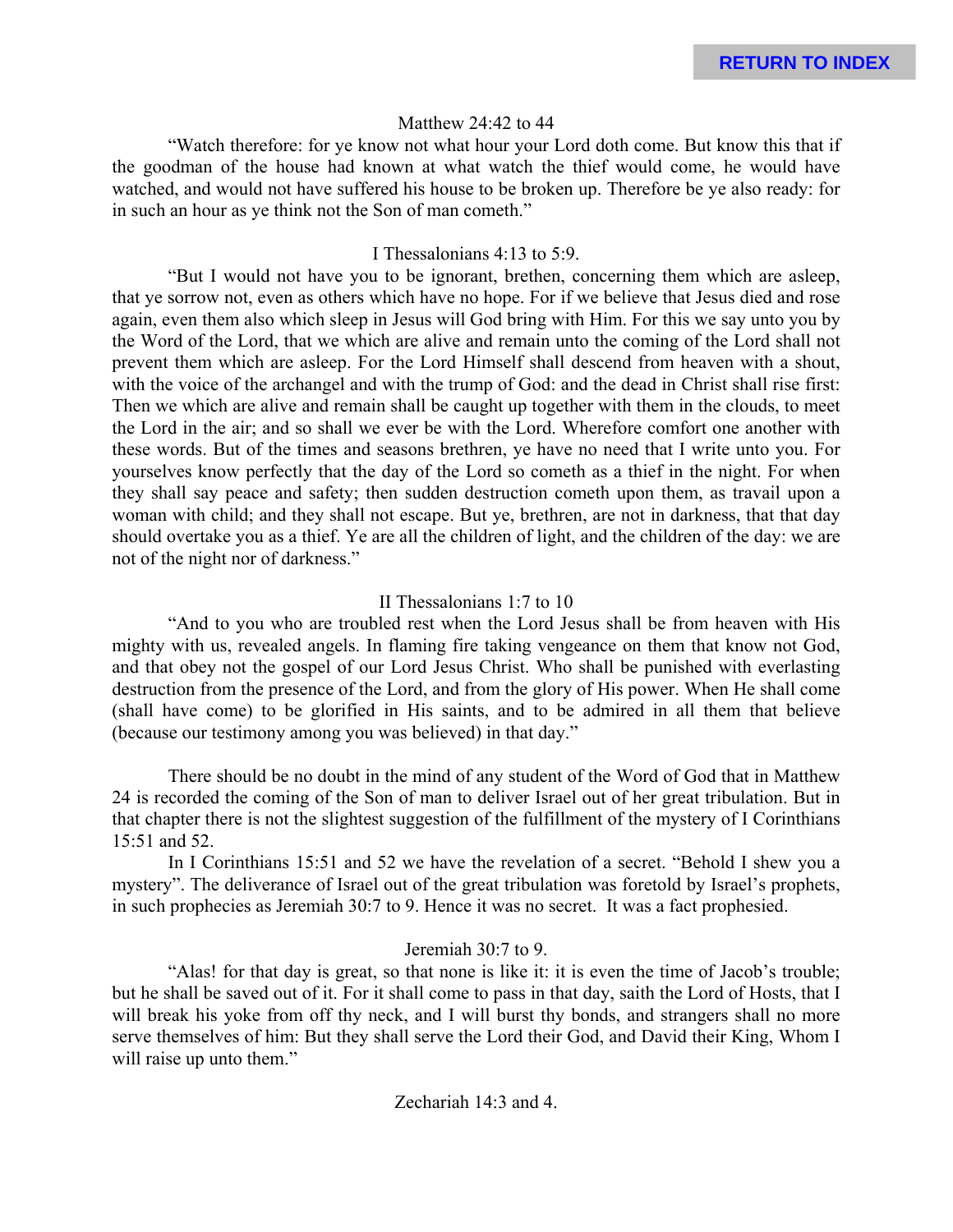"Then shall the Lord go forth, and fight against those nations as when He fought in the day of battle. And His feet shall stand in that day upon the mount of Olives."

Surely it is a travesty on sound exegesis to teach that Matthew 24:31 and I Corinthians 15:51 and 52 refer to the same resurrection.

### Matthew 24:31.

"And He shall send His angels with a great sound of a trumpet, and they shall gather together His elect from the four winds, from one end of heaven to the other."

### I Corinthians 15:51 and 52.

"Behold, I show you a mystery (secret); we shall not all sleep, but we shall all be changed, In a moment, in the twinkling of an eye, at the last trump: for the trumpet shall sound, and the dead shall be raised incorruptible and we shall be changed."

Saved Jews and saved Gentiles in the Church of God at Corinth had been baptized by one Spirit into one Body. I Corinthians 12:13. In that Body there was no longer, the distinction between Jews and Gentiles. Romans 10:12. They, were one in Christ. Galatians 3:26 to 28. The human race, at that time, was divided into "the Jew" "the Gentile" and "the Church of God". I Corinthians 10:32. The elect company of Matthew 24:31 and the elect company of I Corinthians 12:13 are different companies. The resurrection of the members of the Body, described in I Corinthians 12:13, is not the gathering together mentioned in Matthew 24:31. The resurrection of Gentile members of Christ's Body is not even intimated in Matthew 24:31. The resurrection at the coming (parousia) of Christ, mentioned in I Corinthians 15:23, is the resurrection of those who have fallen asleep in Christ (I Corinthians 15:18). Surely every saint who has departed to be with the Lord since Acts 28:31, has fallen asleep in Christ. Those who have fallen asleep in Christ are the ones to be caught up, according to I Thessalonians 4:13 to 18. Certainly these caught-up ones are not going to the land of the Jews to plant vineyards and till the soil and share Israel's earthly glory.

Compare the expression "we shall be changed" in I Corinthians 15:52 with the expression "who shall change our body of humiliation" in Philippians 3:20 and 21.

"For our citizenship is in heaven; from whence (out of which) also we look for the Saviour, the Lord Jesus Christ: Who shall change our vile body (of humiliation) that it may be fashioned like unto His glorious body."

Paul speaks of this change as the out-resurrection (exanatasia) from the dead. Philippians 3:11. This is to take place at the, "epiphaneia" of the Lord. It is to take place at the "parousia" of Christ.

The change of Philippians 3:20 and 21 is the change of I Corinthians 15:51 and 52. This is the same change as I John 3:2: "Beloved, now are we the sons of God, and it doth not yet appear what we shall be: but we know that, when He shall appear, we shall be like Him; for we shall see Him as He is."

This change will take place at the "parousia" and appearing of Christ. "And now little children, abide in Him; that, when He shall appear (phaneroo) we may have confidence, and not be ashamed before Him at His coming." (parousia). I John 2:28.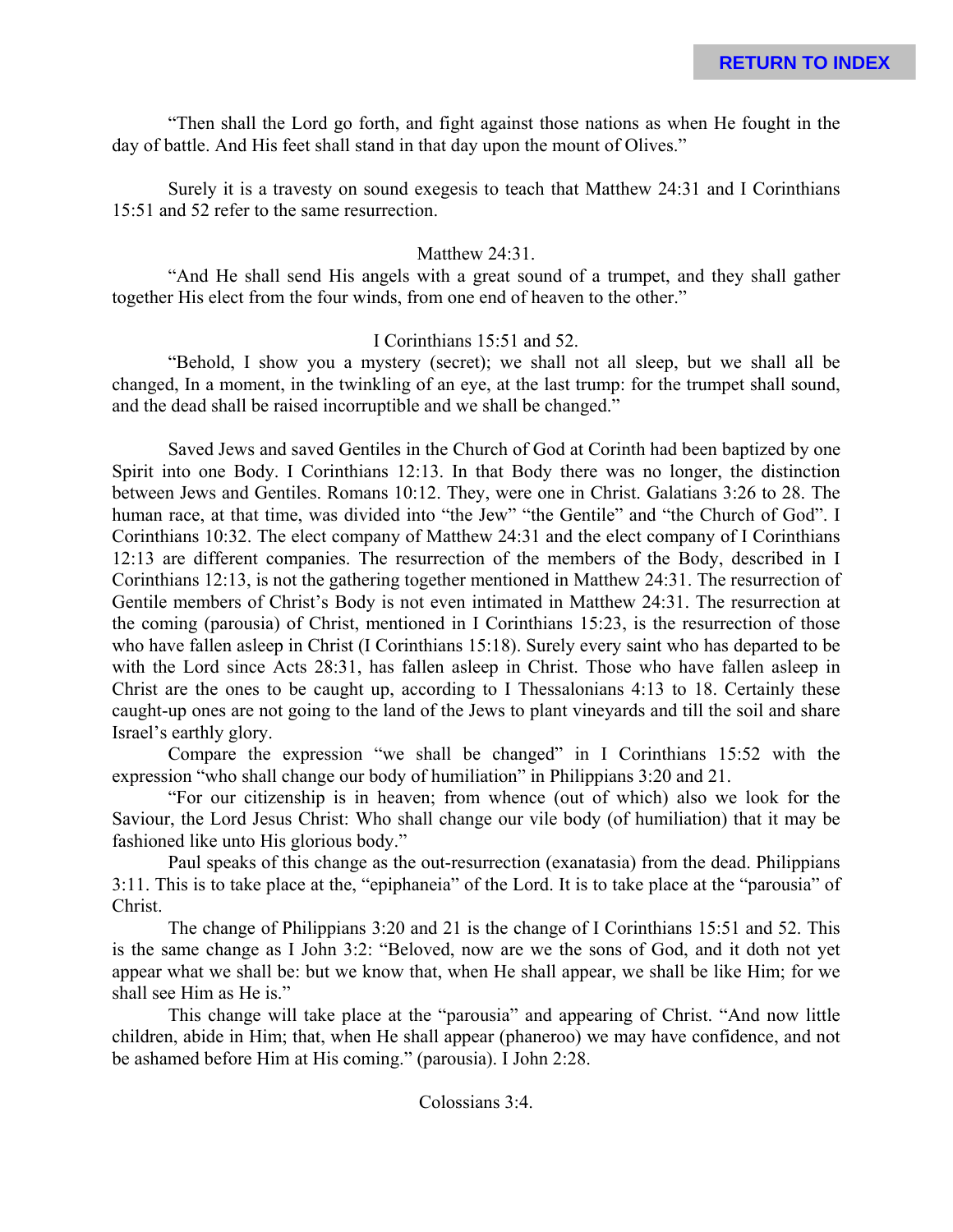"When Christ Who is our life shall appear (phaino) then shall ye also appear (phaino) in glory."

The appearing of Christ in Colossians 3:4 is the same appearing of Christ mentioned in I John 2:28 and I John 3:2. It is the same "blessed hope" mentioned in Titus 2:13:

### Titus 2:13.

"Looking for that blessed hope, and the glorious appearing (epiphaneia) of the great God and our Saviour Jesus Christ."

Therefore, if the language of I Thessalonians 4:13 to 18 describes a "tribulation rapture" and proves that the Church of that dispensation was going through the tribulation we must conclude that we are headed for the tribulation; for there is no contradictory truth in the statements concerning the appearing of Christ mentioned after Acts 28:31.

Those who teach that there was a Body before Acts 28:28 different from the Body after Acts 28:28 and who also teach that the Gentile members of the "Acts" Body were headed for Israel's great tribulation, do not explain why the Gentile members of Christ's Body were not put to death when more than 2,000,000 Jews were destroyed with the siege of Jerusalem about 70 A.D. That tribulation is linked with Israel's final tribulation, both mentioned in Matthew 24. The Gentile Christians in Thessalonica, Corinth and Galatia were not put to death by the Roman army in 70 A.D.

In another message we have called attention to the correct translation of II Thessalonians 1:10: "When He (SHALL HAVE COME) to be admired of His saints, and to be admired in all them that believe because our testimony among you was believed in that day."

Christ shall have come in the manner described in I Thessalonians 4:13 to 18 before He comes, to judge the ungodly unbelievers mentioned in II Thessalonians 1:7 to 9.

Now read the tenth verse and learn when this shall be. "When He shall have come" for His saints. Now read I Thessalonians 4:13 to 18 and note these facts:

- 1. The Lord Himself.
- 2. The dead in Christ first.
- 3. We which are alive and remain.
- 4. Caught up together with Him.
- 5. Shall ever be with the Lord.

These are the words of comfort and hope. How much better than singing "Beautiful Isle of Somewhere", or trying to comfort with such words as "We trust it is all right with your loved one who has been taken from you". Beautiful sentiment, but what uncertainty.

"The Lord Himself shall descend," Not some other person or event. But the same blessed Christ who died; was buried; and then became the firstfruits of them that slept.

"The dead in Christ". In I Corinthians 15:18 they are called those who have fallen asleep in Christ. There is no suggestion here of the resurrection of the unbelievers. This is the resurrection from the dead; the resurrection out from among the dead. According to Revelation 20:1 to 7 (literally) the millennium is to be between the resurrection of the saved and the unsaved. "The dead in Christ." Spiritually speaking, There are no dead in Christ.

"We which are alive and remain" with the dead in Christ, at the very same moment, will be caught up. The greatest number of Christians who ever lived at any time on this earth will be alive when the Lord descends. They will not sleep, but they will be changed.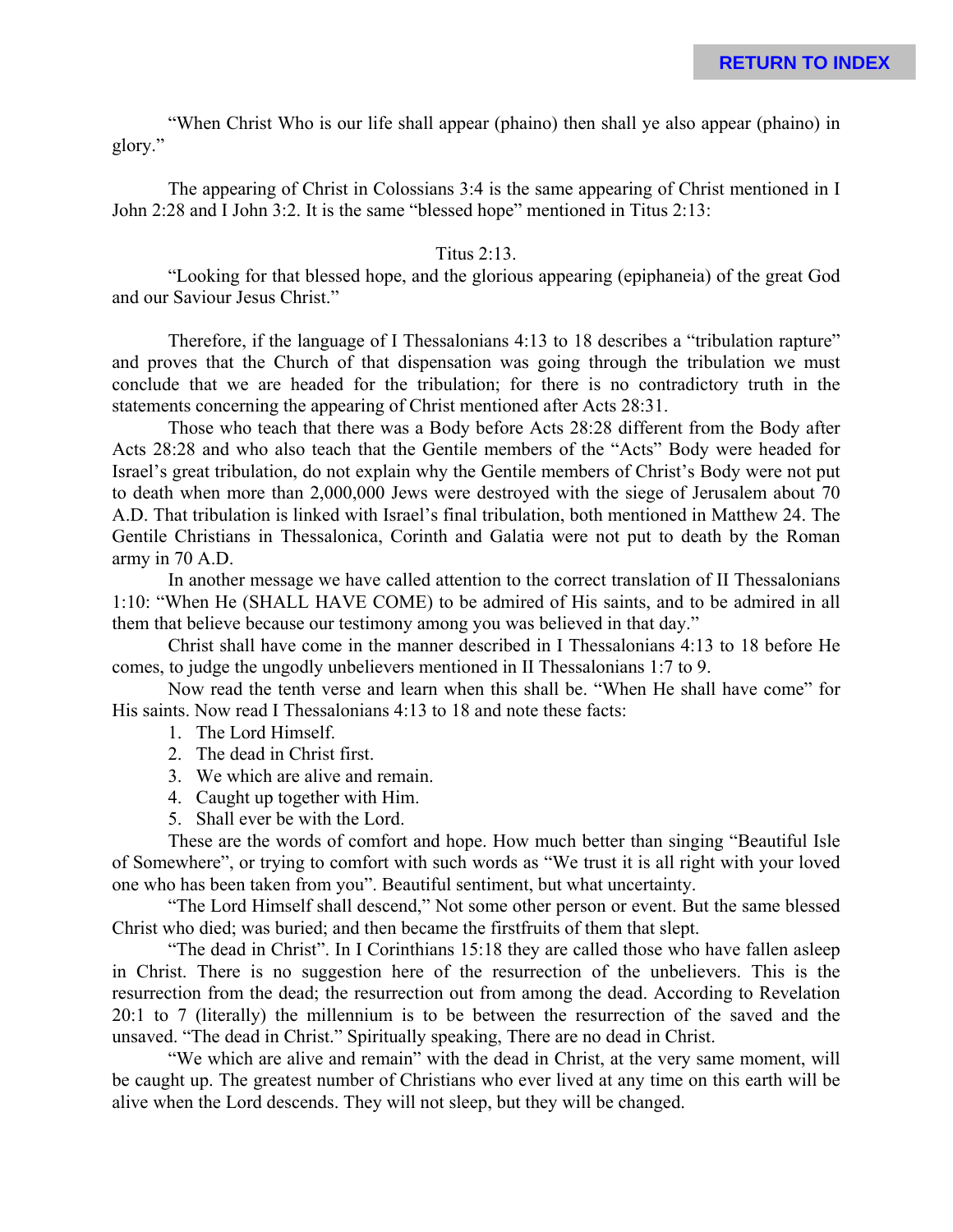"So shall we ever be with the Lord". This truly is the blessed hope. This is the day of redemption. This is the event for which all believers should look: the glorious appearing of the Great God our Saviour.

"Wherefore comfort one another with these words."

Note these words in verse 18: "Wherefore comfort one another with these words." With what words? With the only words in the Bible that tell in detail just how the resurrection of the sleeping and living saints will take place. In Philippians 3:20 to 21, to which Paul refers as the out-resurrection, we are told that we are looking for our Saviour out of heaven to change our bodies. And in several other Scriptures the fact of His appearing and our change is told.

But we must go to I Thessalonians 4:13 to 18 to get the details as to this glorious translation. "By faith Enoch was translated that he should not see death; and was not found because God had translated him: for before his translation he had this testimony, that he pleased God." Hebrews 11:5. By faith many of God's saints will be translated without seeing death. Death is to be swallowed up in victory. Mortality is to be swallowed up of life.

The Greek word "APOKALUPSIS", meaning "revealed" or "revelation" is used in the following Scriptures: I Peter 1:17, Luke 17:30, II Thessalonians 1:7, I Peter 4:13, I Peter 1:13.

### WE PRINT BELOW SOME OF THE COMING AND APPEARING OF CHRIST, WHICH ARE MENTION IN THE SCRIPTURES, SHOWING THE GREEK WORD USED.

#### John 14:3.

"And if I go and prepare a place for you I will come (ERCHOMAI) again, and receive you unto Myself, that where I am there ye may be also."

### Acts 1:11.

"Which also said, Ye men of Galilee, why stand ye gazing up into heaven? this same Jesus which is taken up from you into heaven, shall so come (ERCHOMAI) in like manner as you have seen Him go into heaven."

#### Luke 18:8.

"I tell you that He will avenge them speedily. Nevertheless when the Son of man cometh (ERCHOMAI), shall He find faith on the earth?"

### I Corinthians 11:26.

"For as often as ye eat this bread, and drink this cup, ye do skew the Lord's death till He come (ELTHE)."

#### Hebrews 10:37.

"For yet a little while and He that shall come (ERCHOMAI) will come, (HEKO) (arrive) and will not tarry."

#### Luke 21:27.

"And then shall they see the Son of man coming (ERCHOMAI) in a cloud with power and great glory."

#### I Corinthians 1:7.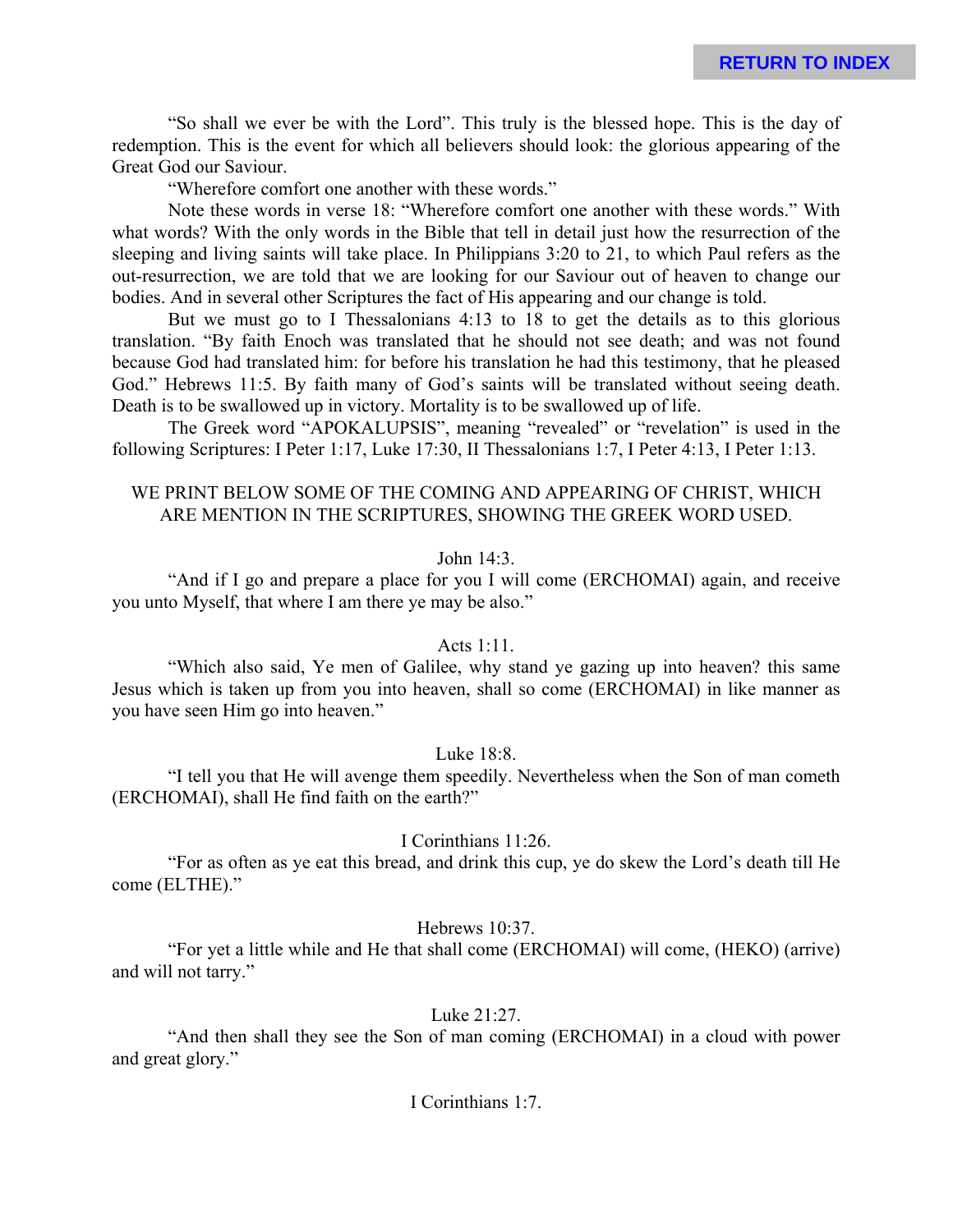"So that ye come behind in no gift; waiting for the coming (APOKALUPSIS) of our Lord Jesus Christ."

### I Corinthians 15:23.

"But every man in his own order: Christ the firstfruits: afterward they that are Christ's at His coming (PAROUSIA)."

### Matthew 24:3.

"And as He sat upon the mount of Olives, the disciples came unto Him, privately, saying, Tell us, when shall these things be? and what shall be the sign of Thy coming (PAROUSIA), and the end of the world?"

### Matthew 24:27.

"For as the lightning cometh out of the east, and shineth even unto the west: So shall also the coming (PAROUSIA) of the Son of man be."

### Matthew 24:30.

"And then shall appear the sign of the Son of man in heaven: and then shall all the tribes of the earth mourn, and they shall see the Son of man coming (ERCHOMAI) in the clouds of heaven with power and great glory."

### Matthew 24:37.

"But as the days of Noe were so shall also the coming (PAROUSIA) of the Son of man be."

### Mark 14:62.

"And Jesus said, 1 am: And ye shall see the Son of man sitting on the right hand of power, and coming (ERCHOMAI) in the clouds of heaven."

### I Thessalonians 2:19.

"For what is our hope, or joy, or crown of rejoicing? are not even ye in the presence of our Lord Jesus Christ at His coming (PAROUSIA)?"

### 1 Thessalonians 3:13.

"To the end He may stablish your hearts unblameable in holiness before God, even our Father, at the coming (PAROUSIA) of our Lord Jesus Christ with all His saints."

### I Thessalonians 4:15.

"For this we say unto you by the Word of the Lord, that we which are alive and remain unto the coming (PAROUSIA) of the Lord shall not prevent them which are asleep"

### I Thessalonians 5:23.

"And the very God of peace sanctify you wholly: and I pray God your whole spirit and soul and body be preserved blameless unto the coming (PAROUSIA) of our Lord Jesus Christ."

II Thessalonians 2:1.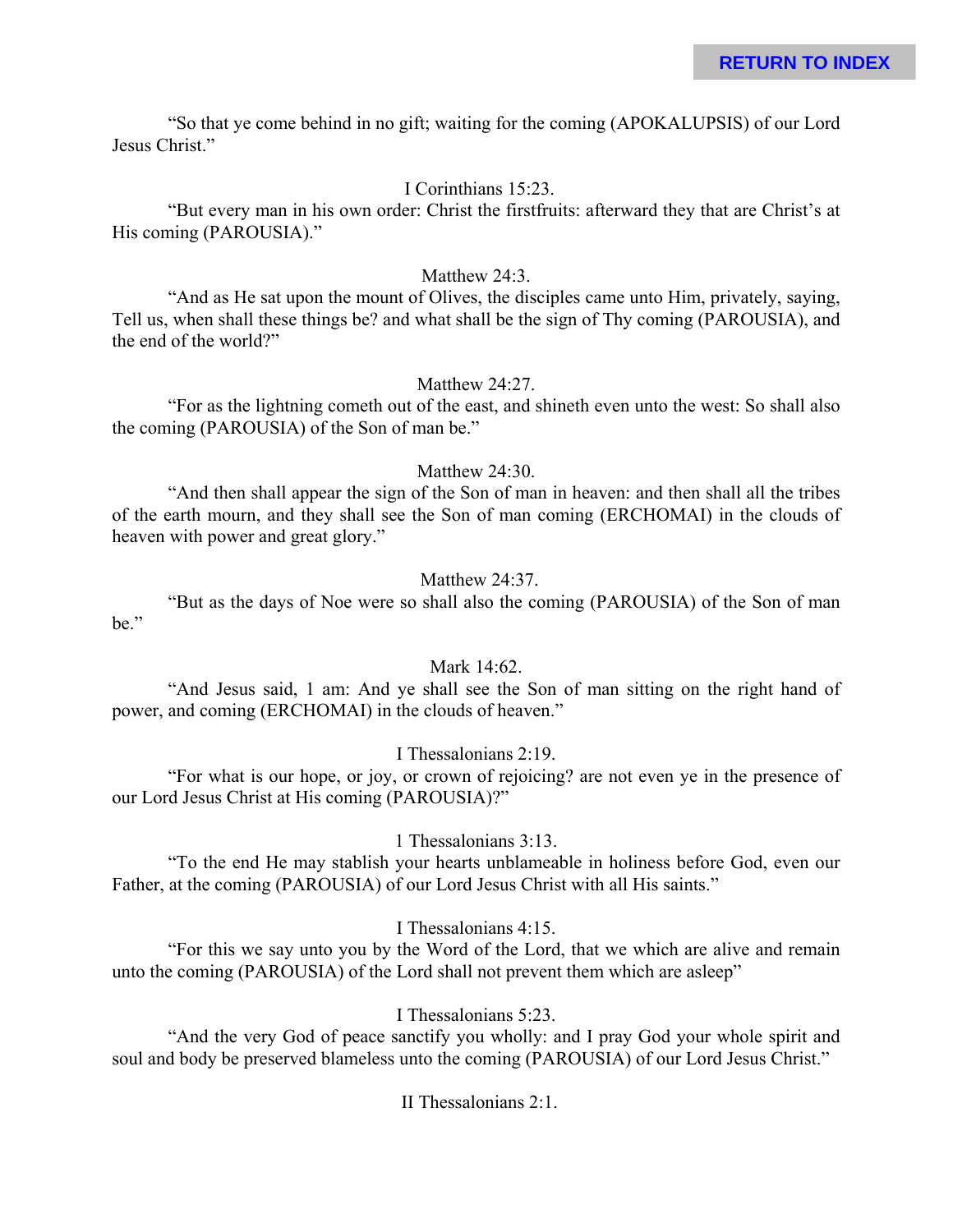"Now we beseech you brethren, by the coming (PAROUSIA) of our Lord Jesus Christ and by our gathering together unto Him."

#### II Thessalonians 2:8.

"And then shall that Wicked be revealed, whom the Lord shall consume with the spirit of His mouth, and shall destroy with the brightness of His coming (PAROUSIA)."

#### James 5:7.

"Be patient therefore, brethren, unto the coming (PAROUSIA) of the Lord. Behold, the husbandman waiteth for the precious fruit of the earth, and hath long patience for it, until he receive the early and latter rain."

### James 5:8.

"Be ye also patient: stablish your hearts: for the coming (PAROUSIA) of the Lord draweth nigh."

### I John 2:28.

"And now, little children, abide in Him; that when he shall appear (PHANEROO) we may have confidence, and not be ashamed before Him at His coming (PAROUSIA)."

### I Corinthians 4:5.

"Therefore judge nothing before the time, until the Lord come (ERCHOMAI), Who both will bring to light the hidden things of darkness, and will make manifest the counsels of the hearts.. and then shall every man have praise of God."

### II Thessalonians 1:10.

"When He shall come (ELTHE) to be glorified in His saints, and to be admired in all them that believe (because our testimony among you was believed) in that day."

### Revelation 3:11.

"Behold, I come (ERCHOMAI) quickly: hold that fast which thou hast, that no man take thy crown."

#### Revelation 22:7.

"Behold, I come (ERCHOMAI) quickly: blessed is He that keepeth the sayings of the prophecy of this book."

### Revelation 22:20.

"He Which testifieth these things saith, Surely I come (ERCHOMAI) quickly. Amen, even so come (ERCHOMAI) Lord Jesus."

### I John 3:2.

"Beloved, now are we the sons of God, and it doth not yet appear (PHANEROO) what we shall be: but we know that when He shall appear (PHANEROO), we shall be like Him; for we shall see Him as He is."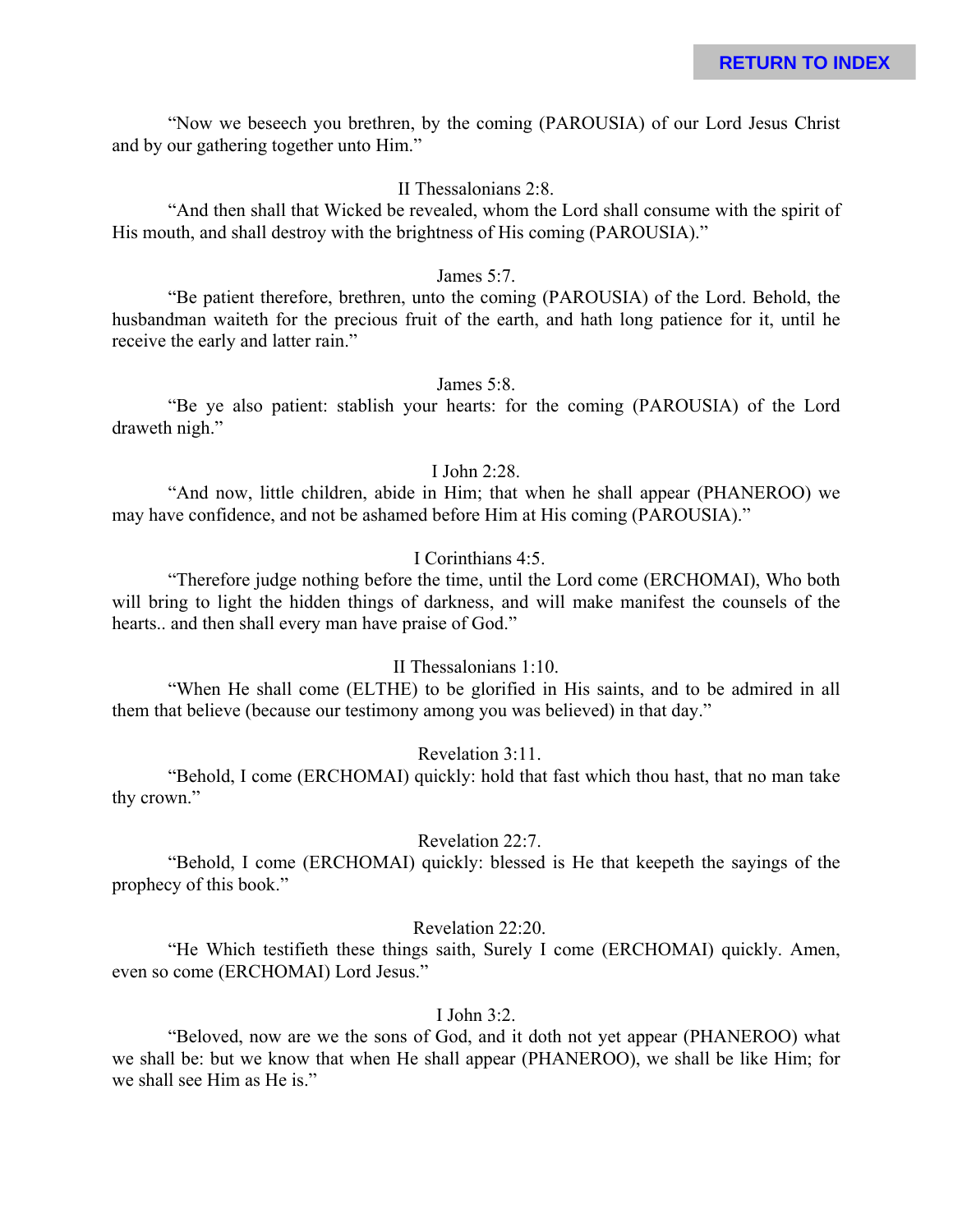#### I Peter 5:4.

"And when the chief Shepherd shall appear (PHANEROO), ye shall receive a crown of glory that fadeth not away."

#### Hebrews 9:28.

"So Christ was once offered to bear the sins of many; and unto them that look for Him shall He appear (OPTONAMAI), the second time without sin unto salvation."

#### Colossians 3:4.

"When Christ Who is our life shall appear (PHAINO), then shall ye also appear (PHAINO) with Him in glory."

### Matthew 24:30.

"And then shall appear (PHAINO) the sign of the Son of man in heaven; and then shall all the tribes of the earth mourn, and they shall see the Son of man coming in the clouds of heaven with power and great glory."

#### I Timothy 6:14.

"That thou keep this commandment without spot, unrebukable, until the appearing (EPIPHANEIA) of our Lord Jesus Christ."

#### II Timothy 1:10.

"But is now made manifest by the appearing (EPIPHANEIA) of our Saviour Jesus Christ, Who hath abolished death, and hath brought life and immortality to light through the gospel."

### II Timothy 4:1.

"I charge thee therefore, before God, and the Lord Jesus Christ, Who shall judge the quick and the dead at His appearing (EPIPHANEIA) and His kingdom."

#### II Timothy 4:8.

"Henceforth there is laid up for me a crown of righteousness, which the Lord, the righteous judge, shall give me at that day, and not to me only, but unto all them also that love His appearing (EPIPHANEIA)."

Titus 2:13.

"Looking for the blessed hope, and the glorious appearing (EPIPHANEIA) of the great God and our Saviour Jesus Christ."

## **ANATHEMA MARANATHA**

"Let him be Anathema Maranatha". What does this mean? It speaks of a Divine judgment at the coming of the Lord Jesus Christ.

"If any man love not the Lord Jesus Christ let him be Anathema Maranatha." I Corinthians 16:22.